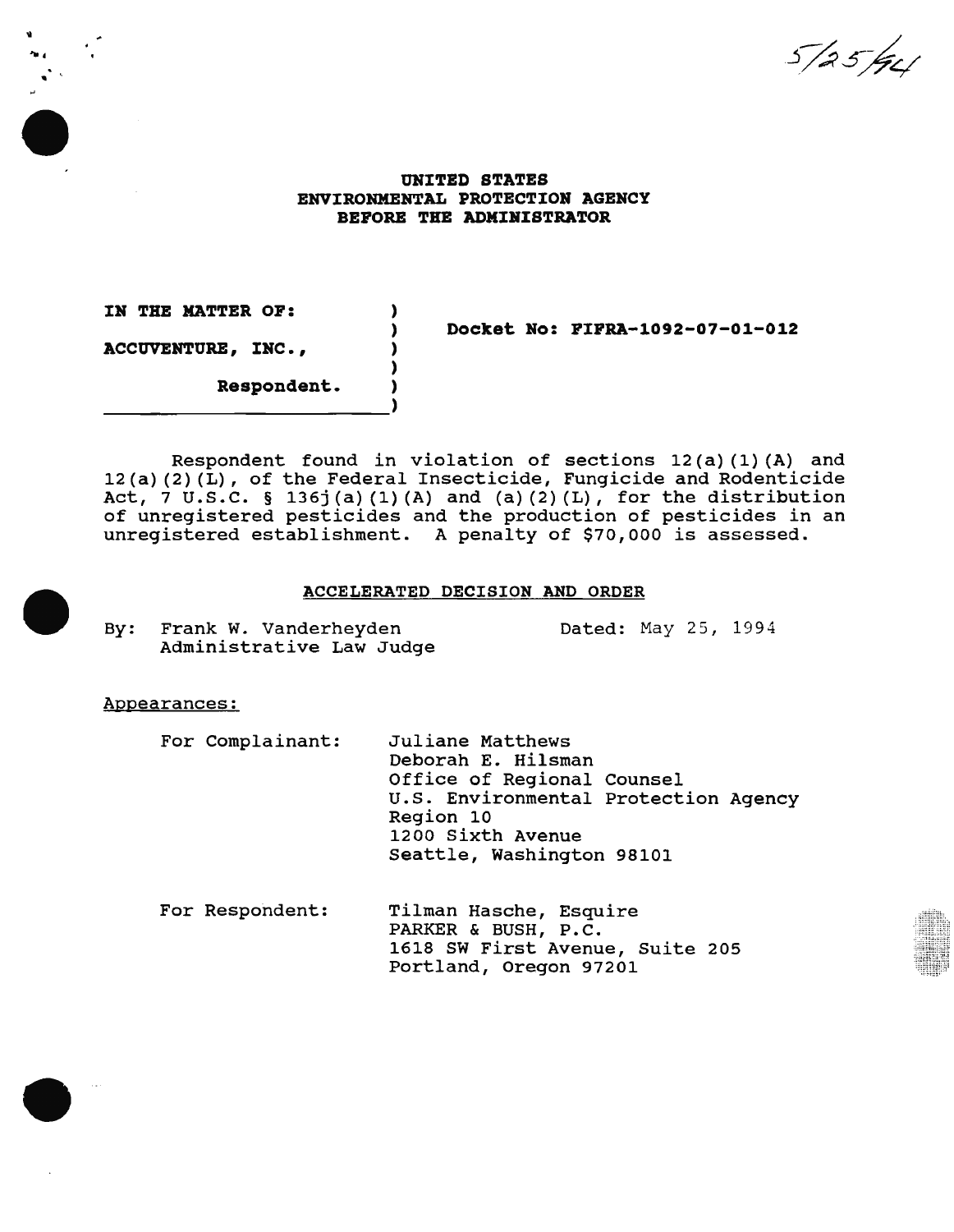#### INTRODUCTION

This is a civil administrative proceeding instituted pursuant to section 14(a) of the Federal Insecticide, Fungicide and Rodenticide Act, as amended, (FIFRA or Act), 7 U.S.C. § 136 et.seq. This proceeding was initiated by the issuance of an administrative complaint on october 9, 1992, by Region 10 of the U.S. Environmental Protection Agency. (complainant or EPA)

The complaint was based on information obtained during a producer establishment inspection conducted at Accuventure, Inc., in Beaverton, Oregon, on May 20, 1992, and market place inspections conducted at G.I. Joe's retail store in the aforementioned city, on June 2, 1992, a Fred Meyer retail store in Kent, Washington, on June 22, 1992, and G.I. Joe's retail store in Portland, Oregon on July 27, 1992.

The complaint charges that Accuventure Inc. (respondent or Accuventure), an Oregon corporation, produced and distributed unregistered pesticides in the form of water filters designed to eliminate microorganisms in drinking water. The complaint alleges that the water filters identified as AccuFilter Water Filtering Straw (AF-100), Replacement Filter (RF-300), AccuFilter Sport Bottle (AF-200), AccuFilter Combo Pack (AF-700), AccuFilter 5 Canteen Insert (AF-900) and AccuFilter 5 Canteen Insert (AF-800) contain silver and/or iodine for which there is no commercially valuable use in drinking water filters other than for pesticidal purposes; that the labels on the water filters make pesticidal

2

...l.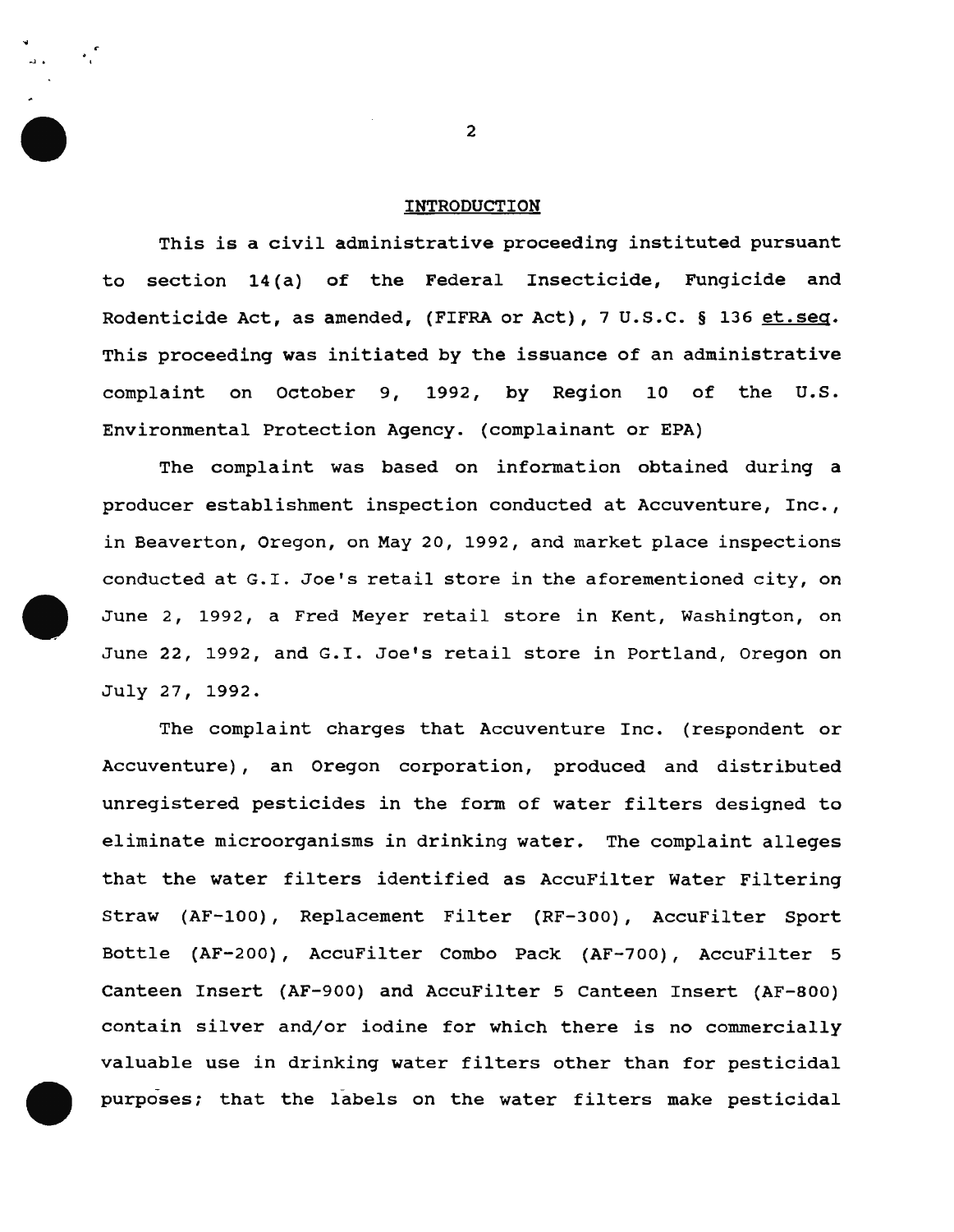claims; and that these water filters are pesticides as defined in section  $2(u)$  of the Act,  $7 \text{ U.S.C }$  § 136 $(u)$ . The complaint specifically charges that none of the water filters described above was registered under section 3 of the Act at the time of the alleged distributions, in violation of section  $12(a) (1) (A)$  of the Act, 7 U.S.C.  $\S$  136j(a)(1)(A), which makes it unlawful for any person to distribute or sell to any person any pesticide that is not registered under section 3. The complaint charges further that the water filters were produced at respondent's facility, located at 9915 s.w. Arctic Drive, Beaverton, Oregon, prior to the time the facility was registered with EPA as a pesticide-producing establishment in violation of 12(a) (2) (L) of FIFRA, 7 U.S.C. § 136 $j(a)$  (2) (L). It also charges that pursuant to section 14(a) (1) of FIFRA, respondent is subject to a maximum civil penalty of \$5,000 for each of the 14 violations. The complaint seeks a total penalty of  $$70,000$ .

Respondent filed an answer to the complaint on November 3, 1992, and an amended answer on May 12, 1993. For reasons stated in those pleadings, respondent admitted some of the allegations but denied other allegations in the complaint, asserted affirmative defenses, and requested a hearing. Complainant and respondent filed prehearing exchanges on May 11, 1993, and May 17, 1993, respectively.

On January 14, 1994, complainant filed a motion for accelerated decision on the issue of liability and penalty pursuant to 40 C.F.R. §§ 22.16 and 22.20. Respondent did not respond to the

3

...

 $\cdot$  ,  $\cdot$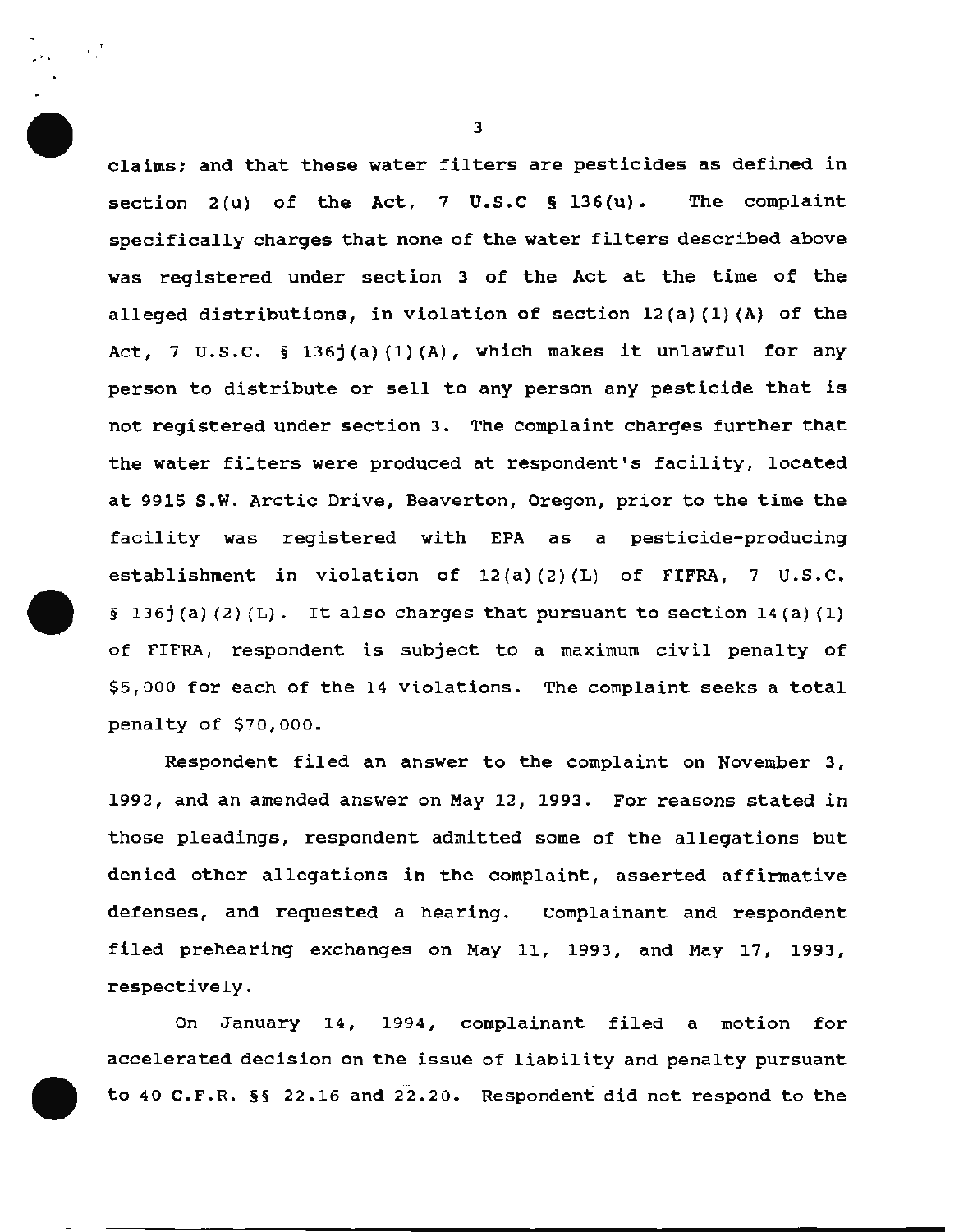motion. On March 1, 1994, the undersigned Administrative Law Judge (ALJ) issued to respondent an Order to Show Cause (OSC) why it failed to respond to complainant's motion for accelerated decision. Respondent's counsel of record served a response to the OSC on March 8, 1994, which merely stated that effective January 31, 1994, Accuventure, Inc., ceased doing business, and that counsel was informed of this fact on or about March 1, 1994. on March 17, 1994, the ALJ issued an order finding respondent's March 8, 1994, pleading to be deficient and unresponsive. The order granted complainant's motion for accelerated decision with regard to both liability and penalty of \$70,000, and also granted complainant's motion to strike respondent's defenses. Complainant was ordered to submit a draft of a proposed accelerated decision for review, possible revision and signature of the ALJ.

Issues not discussed specifically below are either rejected or viewed as not being of sufficient import for the resolution of the principle issues presented.

#### FINDINGS OF FACT AND CONCLUSIONS OF LAW

Respondent is a corporation registered in the State of Oregon. At all times relevant to this proceeding, respondent owned and operated a facility in Beaverton, Oregon.

On June 3, 1992, complainant initiated an investigation into pesticide sales made by Accuventure, Inc., located at 9915 S.W. Arctic Drive, Beaverton, Oregon, to determine respondent's compliance with FIFRA and the regulations promulgated thereunder.

Accuventure, Inc., produces and distributes water filters

4

.• .

 $\mathcal{L}$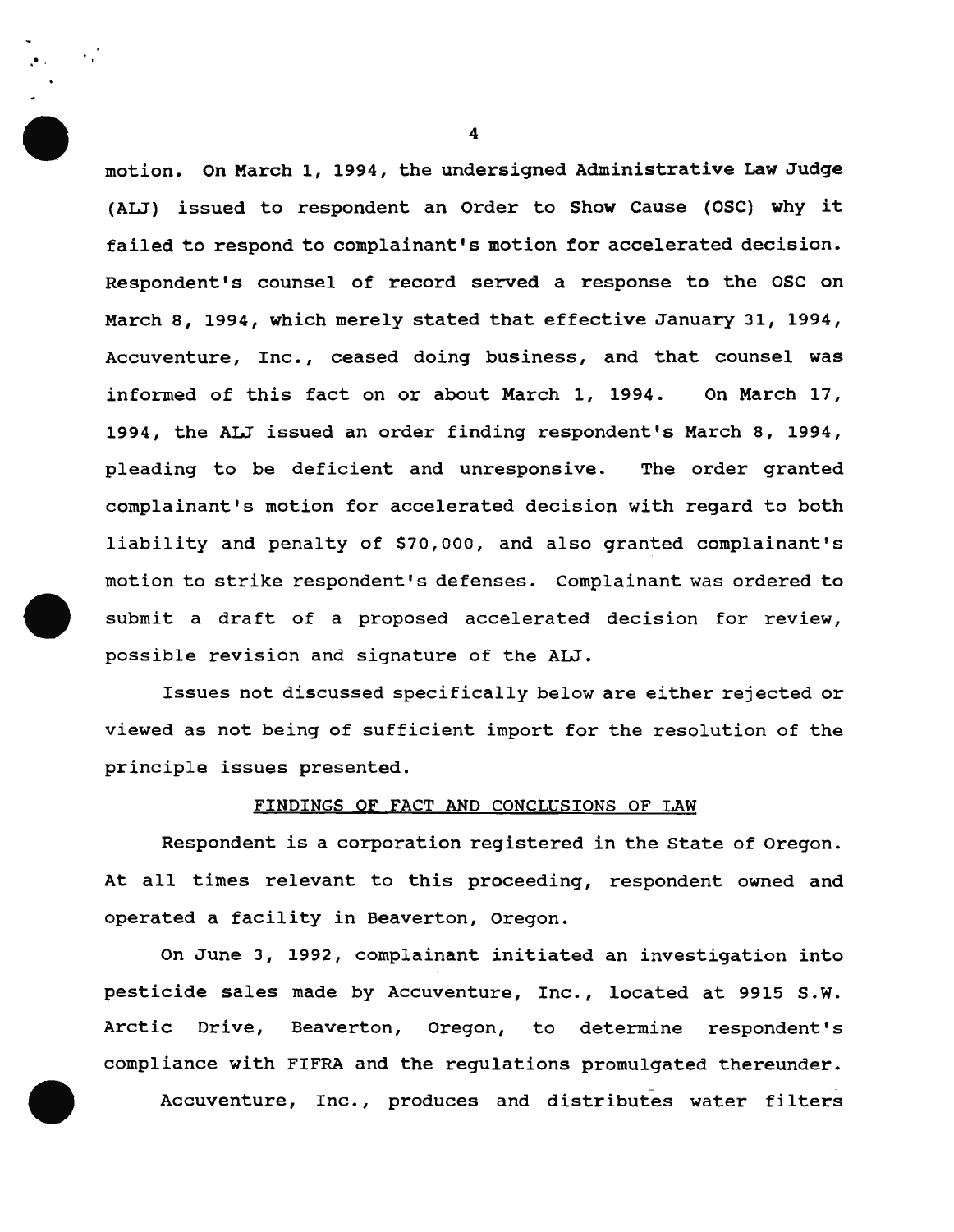designed to eliminate microorganisms in drinking water. (Complaint (Cmpl)  $\P 4$ ; Amended Answer (AAns)  $\P 4$ ; Complainant's Prehearing Exchange Exhibit (CPHE 2)) Respondent's water filter, identified as AccuFilter Water Filtering Straw (AF-100), contains silverimpregnated carbon as the active ingredient. (Cmpl  $\P 5$ ; AAns  $\P 5$ ) The label on the AccuFilter Straw (AF-100) included the statement: "AccuFilter straw can remove up to 98.2% of dangerous diseases, toxic chemicals, herbicides, and pesticides from water, without chemicals or boiling; will filter out chlorine, heavy metals, herbicides, organic poisons, giardia, bacteria, and viruses." The label further includes the statement "For additional water safety in highly contaminated water, use chlorine tablets, then the filter will eliminate the chlorine." (Cmpl ¶9; AAns ¶9; CPHE 12a)

The Accuventure, Inc. water filter, identified as Replacement Filter (RF-300), contains silver-impregnated carbon as the active ingredient. (Cmpl  $\lbrace 6;$  AAns  $\lbrace 6 \rbrace$  Laboratory analysis of this filter, conducted by the EPA Region 10 laboratory, revealed that the filter media contained silver. (Cmpl 11; CPHE 5)

The AccuFilter Sport Bottle (AF-200) and the AccuFilter Combo Pack (AF-700) products include a filter similar to the RF-300 in the product's packages. (Cmpl 16; AAns 16) The label on the AccuFilter Sport Bottle (AF-200) includes the statement: "Can remove chlorine, giardia, bacteria, heavy metals, herbicides, organic poisons, and other sources of bad taste, odor, and color." The label further includes the statement "For additional water safety in bacteria contaminated water use chlorine tablets." (Cmpl

5

 $\sqrt{2}$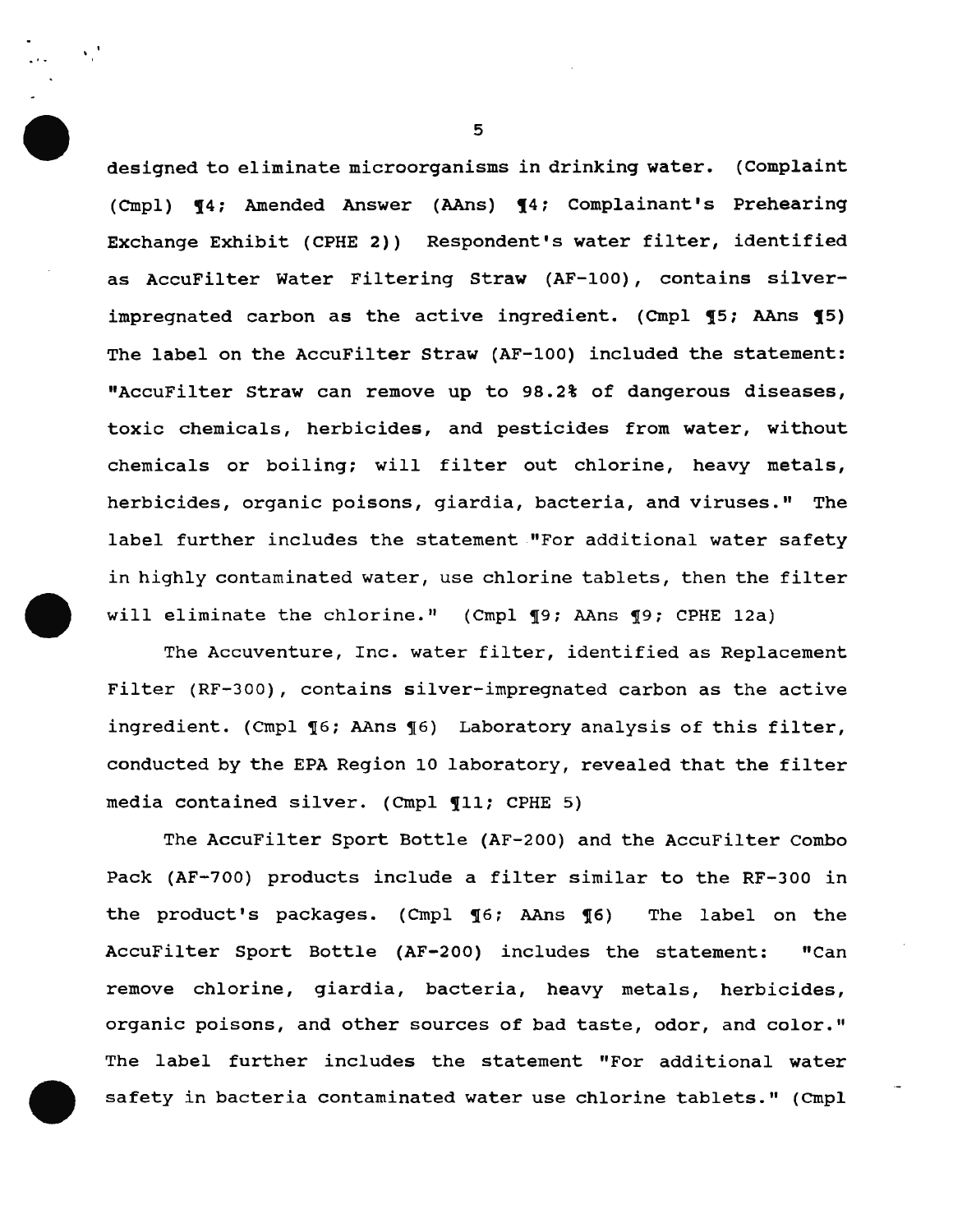10; AAns 10; CPHE 12b) The label on the AccuFilter Combo Pack (AF-700) included the statement: "The AccuFilter Sport Bottle can remove up to 98.2% of dangerous diseases... toxic chemicals, herbicides, and pesticides from water without chemicals or boiling." The label further included the statement: "For additional water safety in highly contaminated water, use chlorine/iodine tablets, then the AccuFilter will eliminate the chlorine/iodine." (Cmpl 112; AAns 112; CPHE 12d)

The Accuventure, Inc. water filter, identified as AccuFilter 5 Canteen Insert (AF-900) contains iodine, PentaPure Water Purification Disinfection Resin, EPA Registration Number 35917-2 as an active ingredient. (Cmpl 17; AAns 17) AccuFilter 5 Canteen Insert (AF-900) also contains silver-impregnated carbon as an active ingredient. (CPHE 12f) The label on the AccuFilter 5 (AF-900) included the statement: "Effective against bacteria, viruses, cholera and protozoa, including giardia lamblia cysts." The label further included the statement: "Pre-filtered water enters the PentaPure chamber, a demand released disinfectant killing virtually 100% of all bacteria, viruses and protozoa: including 100% of Giardia Lamblia cysts to eliminate diarrhea and dysentery type diseases; • water is then drawn through a granular activated carbon, impregnated with a silver purification process. This creates a 100% bacteriostatic media environment . . . . " (Cmpl  $\P14$ ; AAns  $\P14$ ; CPHE 12f)

AccuFilter 5 Canteen Insert (AF-800) contains iodine, - PentaPure Water Purification Disinfection Resin, EPA Registration

6

 $\mathbf{v}$ .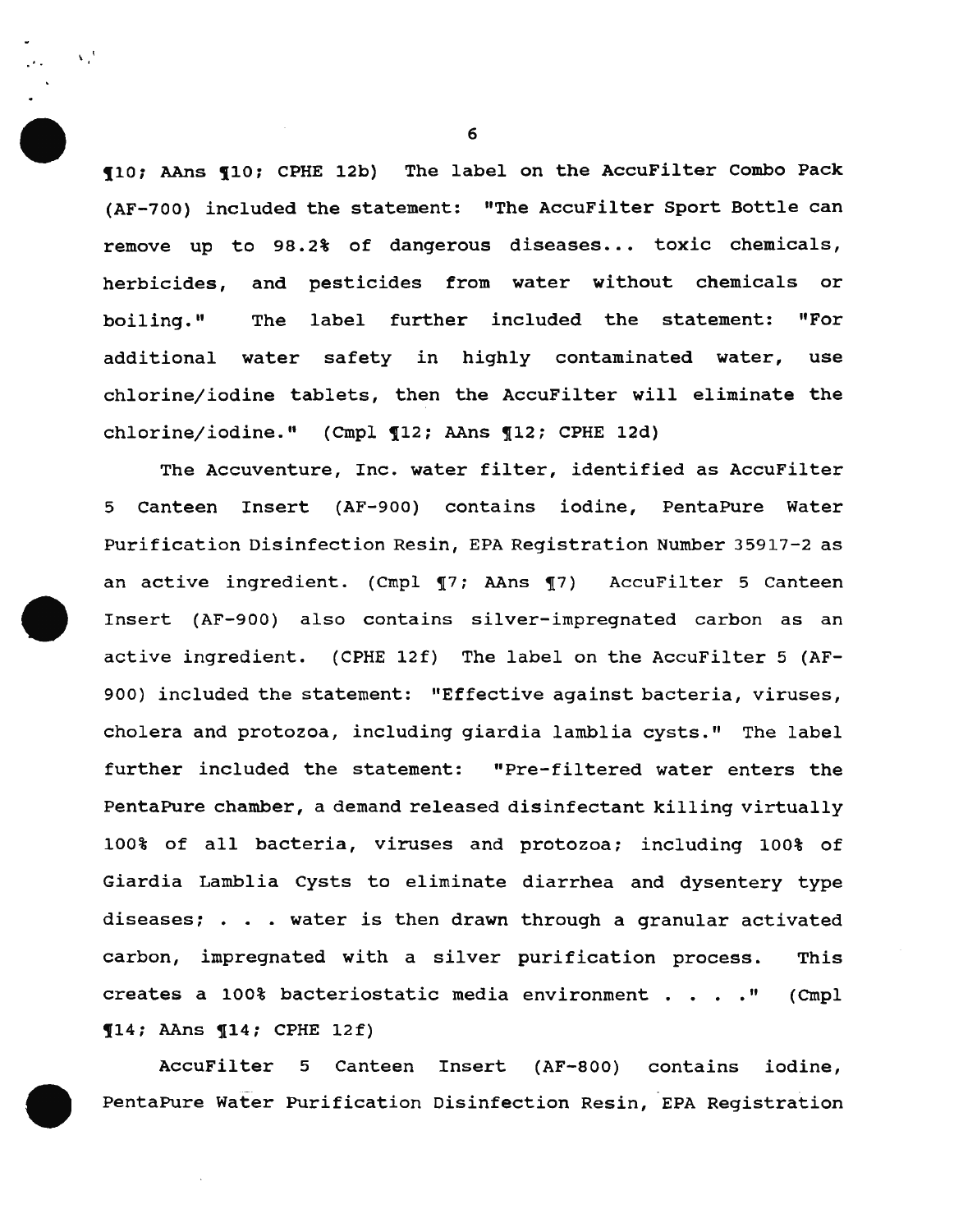Number 35917-2, and silver-impregnated carbon as the active ingredients. (Cmpl **17; AAns 113; CPHE 12e)** The label on this filter insert includes the statement: "Kills 100% of bacteria, viruses, cholera and protozoa, including Giardia lamblia cysts." The label further included the statement: "Pre-filtered water enters the PentaPure chamber, a demand released disinfectant killing virtually 100% of all bacteria, viruses and protozoa: including 100% of Giardia Lamblia cysts to eliminate diarrhea and dysentery type diseases;  $\ldots$  water is then drawn through a granular activated carbon, impregnated with a silver purification process. This creates a 100% bacteriostatic media environment  $\ldots$   $\ldots$   $\ldots$   $\ldots$   $\ldots$   $\ldots$   $\ldots$   $\ldots$   $\ldots$   $\ldots$   $\ldots$   $\ldots$   $\ldots$   $\ldots$   $\ldots$   $\ldots$   $\ldots$   $\ldots$   $\ldots$   $\ldots$   $\ldots$   $\ldots$   $\ldots$   $\ldots$   $\ldots$   $\ldots$   $\ldots$   $\ldots$   $\ldots$   $\ldots$   $\ldots$   $\ldots$   $\ldots$   $\ldots$   $\ldots$   $\ldots$   $\ldots$ 

The water filters identified as AF-100, AF-200, RF-300, AF-700, AF-800, and AF-900, produced and distributed by respondent each contain a filter media consisting of silver or iodine. Both of these substances are found as active pesticidal ingredients in EPA-registered drinking water filters. Silver and iodine have no other significant commercially valuable use in drinking water filters other than for pesticidal purposes. (Cmpl  $~$   $\left\{ \text{8}\right\}$ ; AAns  $~$   $\left\{ \text{8}\right\}$ 

Respondent produced the water filters referred to above, without being registered with EPA as a producing establishment. It obtained an EPA establishment number on June 11, 1992. (Cmpl 115; AAns **115; CPHE 14)** 

On June 3, 1992, EPA conducted a market place inspection at G.I. Joe's, a retail store located at 3485 s.w. Cedar Hills Blvd., Beaverton, Oregon, 97005. The inspection revealed that

7

a.

 $\mathcal{L}^{\mathcal{S}}$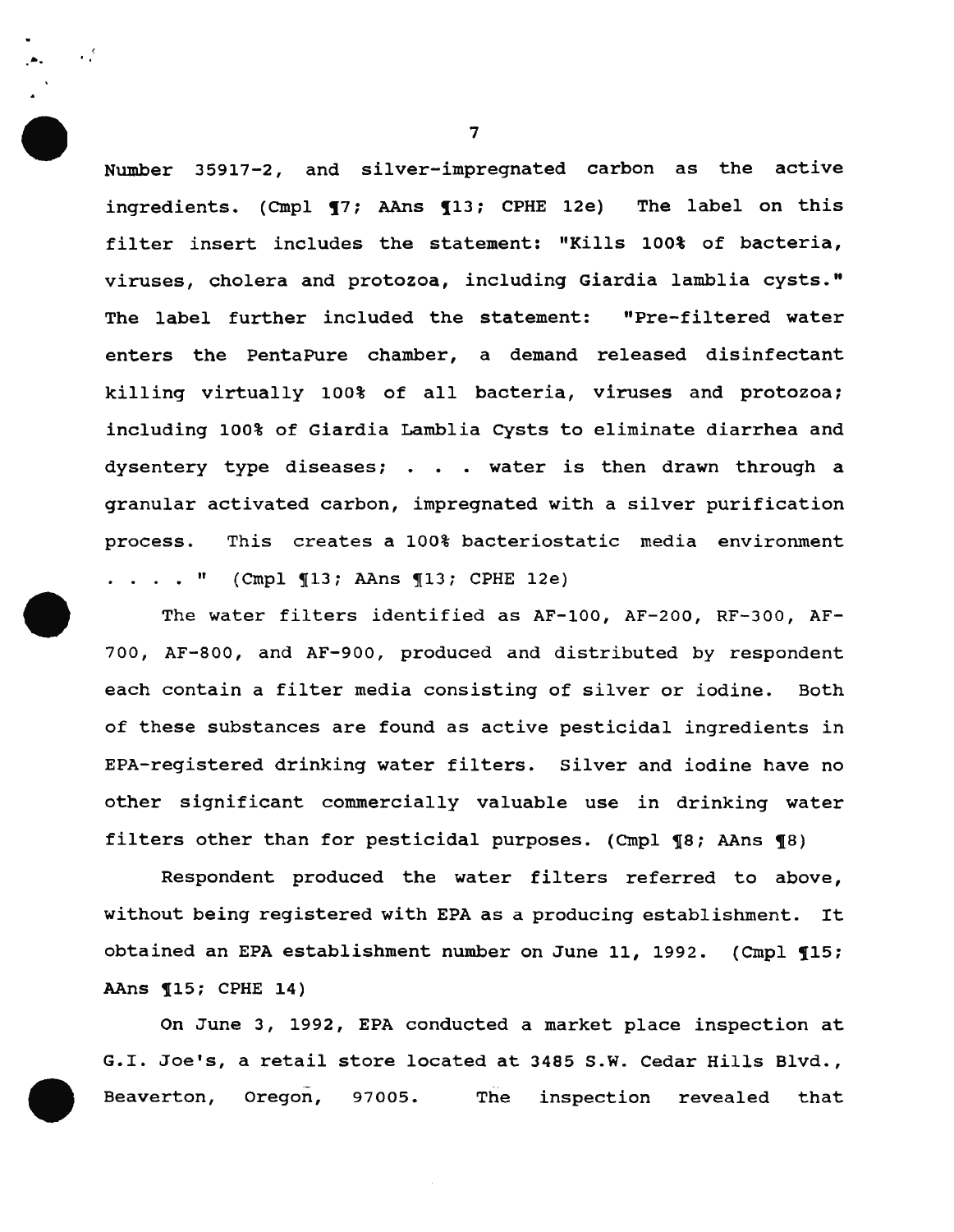Accuventure, Inc., distributed AccuFilter Combo-Packs (AF-700) and Replacement Filters (RF-300) to G.I. Joe's on or about March 11, 1992. (Cmpl 116; CPHE 3a) At the time of distribution, neither of these products were registered as pesticides under section 3 of FIFRA, 7 U.S.C. § 136a. (CPHE 13)

A producer establishment inspection conducted at Accuventure, Inc., and follow-up investigation revealed that respondent distributed 100 AccuFilter 5 Canteen Purifier Inserts (AF-900) to the u.s. Navy in Washington, D.C., on or about May 20, 1992. (Cmpl !17; CPHE 2) At the time of distribution, this product was not registered as a pesticide under section 3 of FIFRA, 7 U.S.C.  $§ 136a. (CPHE 13)$ 

On June 22, 1992, EPA conducted a market place inspection at a Fred Meyer retail store located at 25250 Pacific Highway South, Kent, Washington, 98032. The inspection and follow-up investigation revealed that Accuventure, Inc., distributed to Fred Meyer, Inc., AccuFilter Sport Bottles (AF-200) and Replacement Filters (RF-300) on or about June 18, May 30, and July 1, 1991. The inspection also revealed that Accuventure, Inc., distributed to Fred Meyer, Inc., AccuFilter Water Filtering Straws (AF-100) on or about May 21, July 1, and July 8, 1991. (Cmpl  $\P$ 18; AAns  $\P$ 18; CPHE 4) At the time of distribution, none of these products was registered as pesticides under section 3 of FIFRA, 7 u.s.c. § 136a. (CPHE 13)

On July 27, 1992, EPA conducted a follow-up inspection at the G.I. Joeis retail store located at S.E. 82nd Avenue, Portland,

8

....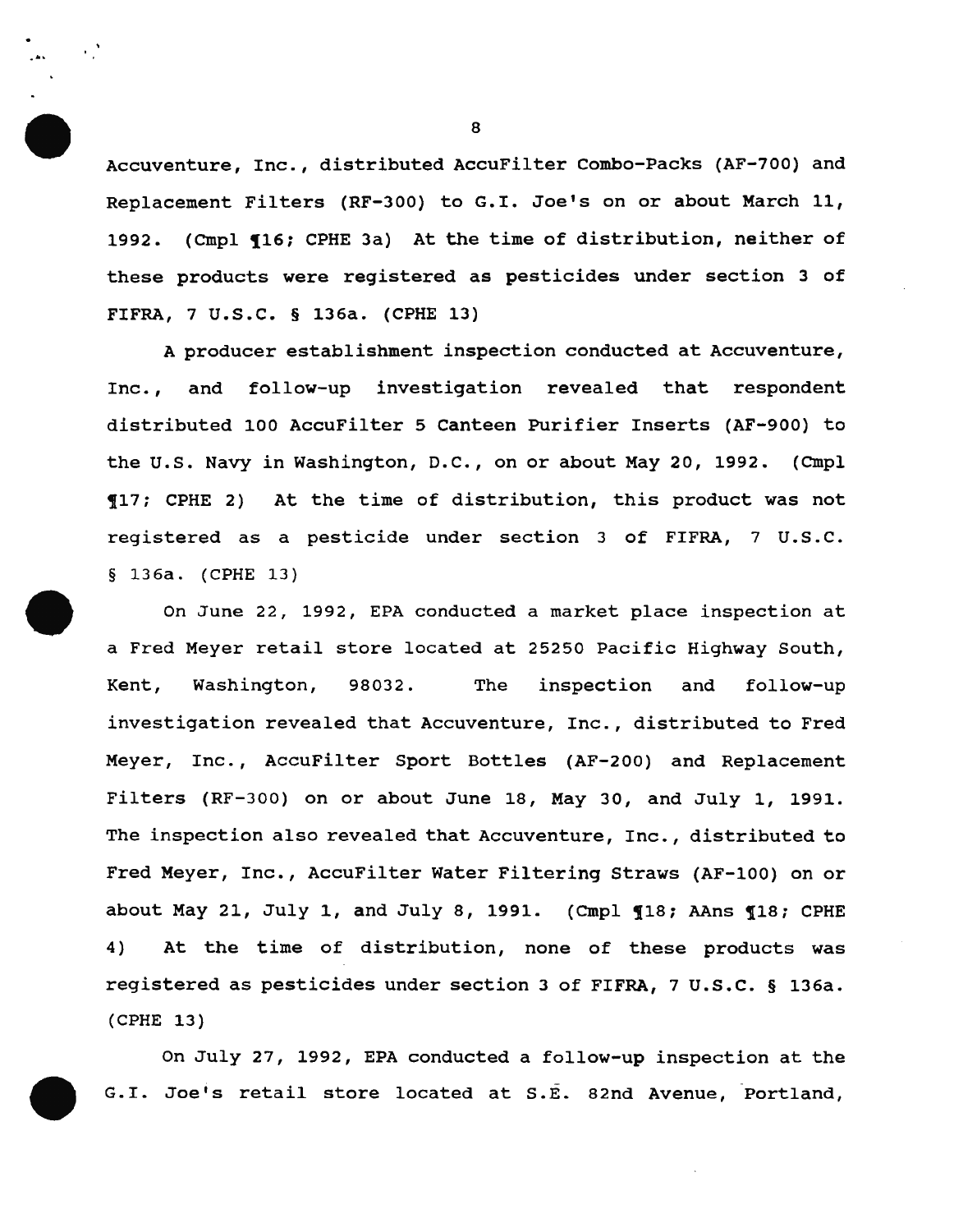Oregon, 97206. This inspection and follow-up investigation revealed that Accuventure, Inc., distributed AccuFilter 5 Canteen Inserts (AF-800) to G.I. Joe's on or about May 15, 1992. (Cmpl !19; CPHEs 3 and 7) At the time of distribution, this product was not registered as a pesticide under section 3 of FIFRA, 7 u.s.c. § 136a. (CPHE 13)

The record reflects that on April 23, 1991, EPA filed an administrative complaint against Accuventure, Inc., for holding for sale an unregistered pesticide called the AccuFilter Water Purifying Straw. A Consent Order and Final Agreement was entered on July 30, 1991, assessing a civil penalty for the violation alleged in the April 23, 1991, administrative complaint. (Cmpl  $\P$ 2; AAns  $\P2$ ; CPHEs 19 and 20)

Respondent is a "person" under section 2(s) of FIFRA, 7 U.S.C. § 136(s) and is therefore subject to the requirements of sections 12(a) (1) (A) and 12(a) (2) (L) of FIFRA, 7 u.s.c. § 136j (a) (1) (A) and (a) (2) (L).

Replacement Filter (RF-300) is a pesticide as defined in section 2(u) of FIFRA, 7 u.s.c. § 136(u). Respondent distributed an unregistered pesticide, Replacement Filters (RF-300), to G.I. Joe's, Inc., on or about March 11, 1992, and to Fred Meyer, Inc., on or about June 18, 1991, May 30, 1991, and July 1, 1991, in violation of section 12 (a) (1) (A) of FIFRA, 7 u.s.c. § 136j (a) (1) (A} as alleged in Violations One, Five, six and Seven of the complaint.

AccuFilter Combo-Pack (AF-700) is a pesticide as defined in section 2(u) of FIFRA, 7 U.S.C. § 136(u). Respondent distributed

9

 $\mathcal{L}^{\mathcal{A}}$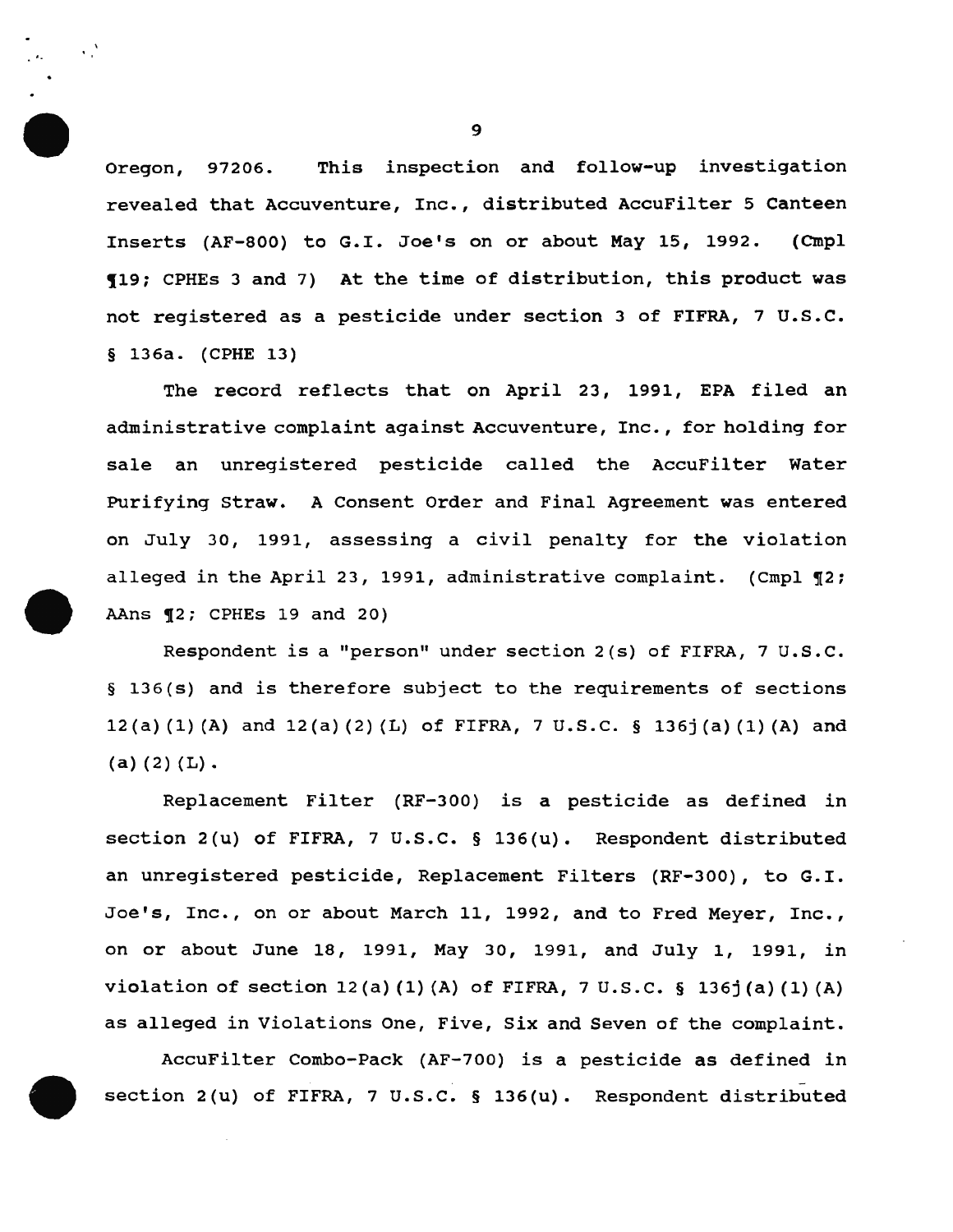AccuFilter Combo-Packs (AF-700) to G.I. Joe's, Inc., on or about March 11, 1992, in violation of section 12(a) (1) (A) of FIFRA, 7 u.s.c. § 136j(a) (1) (A) as alleged in Violation Two of the complaint.

AccuFilter 5 Canteen Insert (AF-900) is a pesticide as defined by section 2(u) of FIFRA, 7 u.s.c. § 136(u). Respondent distributed AccuFilter 5 Canteen Insert (AF-900) to the U.S. Navy on or about May 20, 1992, in violation of section  $12(a)(1)(A)$  of FIFRA, 7 u.s.c. § 136j(a) (1) (A) as alleged in Violation Three of the complaint.

AccuFilter 5 Canteen Inserts (AF-800) is a pesticide as defined by section  $2(u)$  of FIFRA, 7 U.S.C. § 136(u). Respondent distributed AccuFilter 5 Canteen Insert (AF-800) to G.I. Joe's on May 15, 1992, in violation of section 12 (a) (1) (A) of FIFRA, 7 u.s.c. § 136j(a) (1) (A) as alleged in Violation Four of the complaint.

AccuFilter Water Filtering Sport Bottles (AF-200) is a pesticide as defined by section  $2(u)$  of FIFRA, 7 U.S.C. § 136(u). Respondent distributed (AF-200) to Fred Meyer, Inc., on or about June 18, 1991, May 30, 1991, and July 1, 1991, in violation of section 12(a) (1) (A) of FIFRA, 7 u.s.c. § 136j(a) (1) (A), as alleged in Violations Eight, Nine and Ten of the complaint.

AccuFilter Water Filtering Straw (AF-100) is a pesticide as defined by section 2(u) of FIFRA, 7 U.S.C. § 136(u). Respondent distributed this filter to Fred Meyer, Inc., on or about May 21, 1991, July 1, 1991, and July 8, 1991, in violation of section

 $\cdot$  )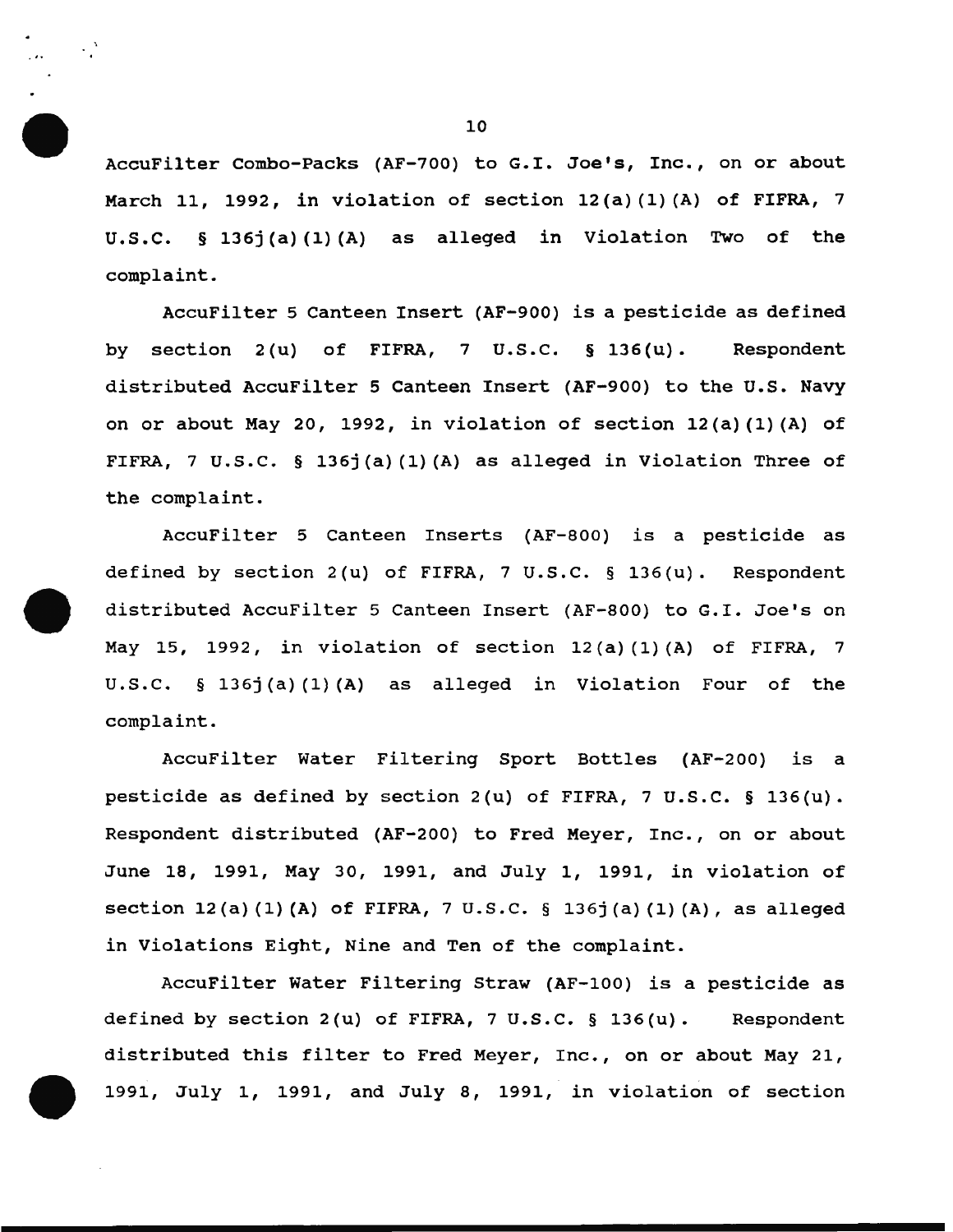12(a) (1) (A) of FIFRA, 7 u.s.c. § 136j (a) (1) (A), as alleged in Violations Eleven, Twelve and Thirteen of the complaint.

Respondent manufactured, prepared, compounded, propagated, or processed the pesticide products described in Violations 1-13 of the complaint at its facility in Beaverton, Oregon, and was therefore a "producer" of pesticide products as that term is defined under section 2(w) of FIFRA, 7 u.s.c. § 136(w). At the time these pesticide products were distributed, respondent's Beaverton, Oregon, facility was not registered with EPA as a pesticide-producing establishment as required by section 7 of FIFRA, 7 U.S.C. § 136e. It was not registered as a producer establishment until June 11, 1992. Therefore, respondent violated section  $12(a)(2)(L)$  of FIFRA, 7 U.S.C. § 136 $(2)(L)$ , as alleged in Violation Fourteen of the complaint.

Respondent is a producer and distributor of pesticides and as such is subject to the penalties set forth in section 14(a) (1) of FIFRA, 7 U.S.C. § 1361(a). Section  $14(a)$  (1) of FIFRA provides for a maximum civil penalty of \$5,000 for each violation. Section 14 (a) ( 4) of FIFRA, sets forth the factors to be considered in determining the amount of the penalty - appropriateness of such penalty to the size of business of the person charged, the effect on the person's ability to continue in business, and the gravity of the violation. The \$70,000 penalty proposed in the complaint was calculated in accordance with the criteria set forth in section 14 (a) (4) of FIFRA. Respondent did not provide any documentation to

•

 $\cdot$   $\cdot$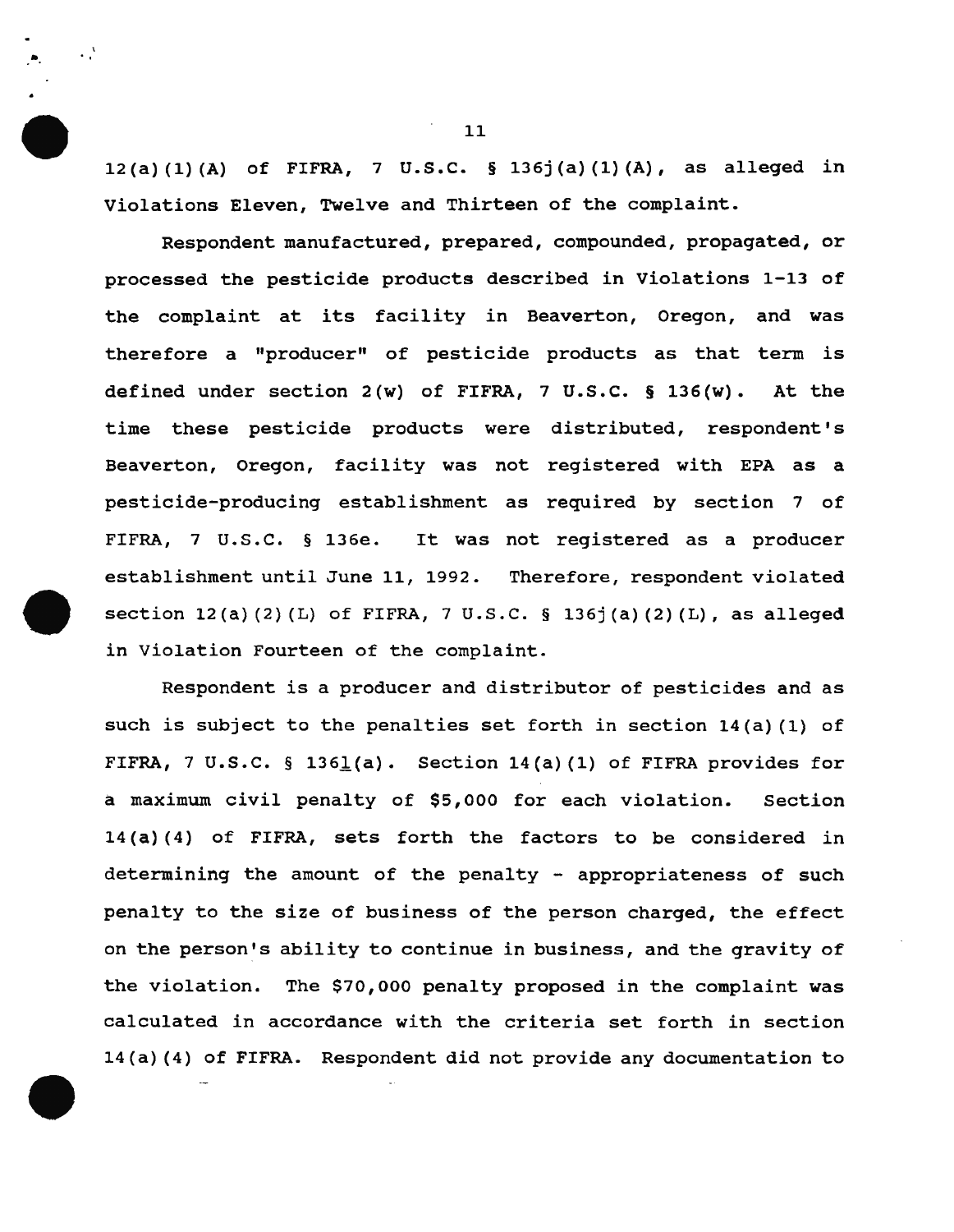support any reduction of the proposed penalty amount based on an inability to pay the penalty and continue in business.

#### DISCUSSION

Whether or not the subject matter is amenable to an accelerated decision hinges upon the interpretation of the Consolidated Rules of Practice, 40 C.F.R. § 22.20 (Rule) and applicable law. The Rule provides, in pertinent part, as follows:

§ 22.20 Accelerated decision; decision to dismiss.

(a) <u>General</u>. The Presiding Officer, upon motion of any<br>party or sua sponte, may at any time render an party or sua sponte, may at any time render accelerated decision in favor of the complainant or respondent, as to all or any part of the proceeding, without further hearing or upon such limited additional evidence, such as affidavits, as he may require, if no genuine issue of material fact exists and a party is genuine issue of material fact exists and a party is<br>entitled to judgment as a matter of law, as to all or any<br>part of the proceeding . . . . (Emphasis added.)

(b) Effect. (1) If an accelerated decision . . . is issued as to all the issues and claims in the proceeding, the decision constitutes an initial decision of the Presiding Officer, and shall be filed with the Regional Hearing Clerk. (Emphasis added.)

As the undersigned ALJ indicated in a prior accelerated decision:

Oral hearings should be used to resolve issues of material facts. The Rule, in part, exemplifies this. (footnote facts. The Rule, in part, exemplifies this. (footnote An accelerated decision is similar to that of summary judgment, and not every factual issue is a bar. Minor factual disputes would not preclude an accelerated decision. Disputed issues must involve "material facts" or those which have legal probative force as to the controlling issue. A "material fact" is one that makes a difference in the<br>litigation. (Footnote omitted.) (Footnote omitted.)

In the Matter of: Rohr Industries, Inc., Docket No. EPCRA 1089-04-08-325 at 5-6 (August 21, 1991).

For all of the reasons set forth below, genuine issues of material fact are absent from this proceeding.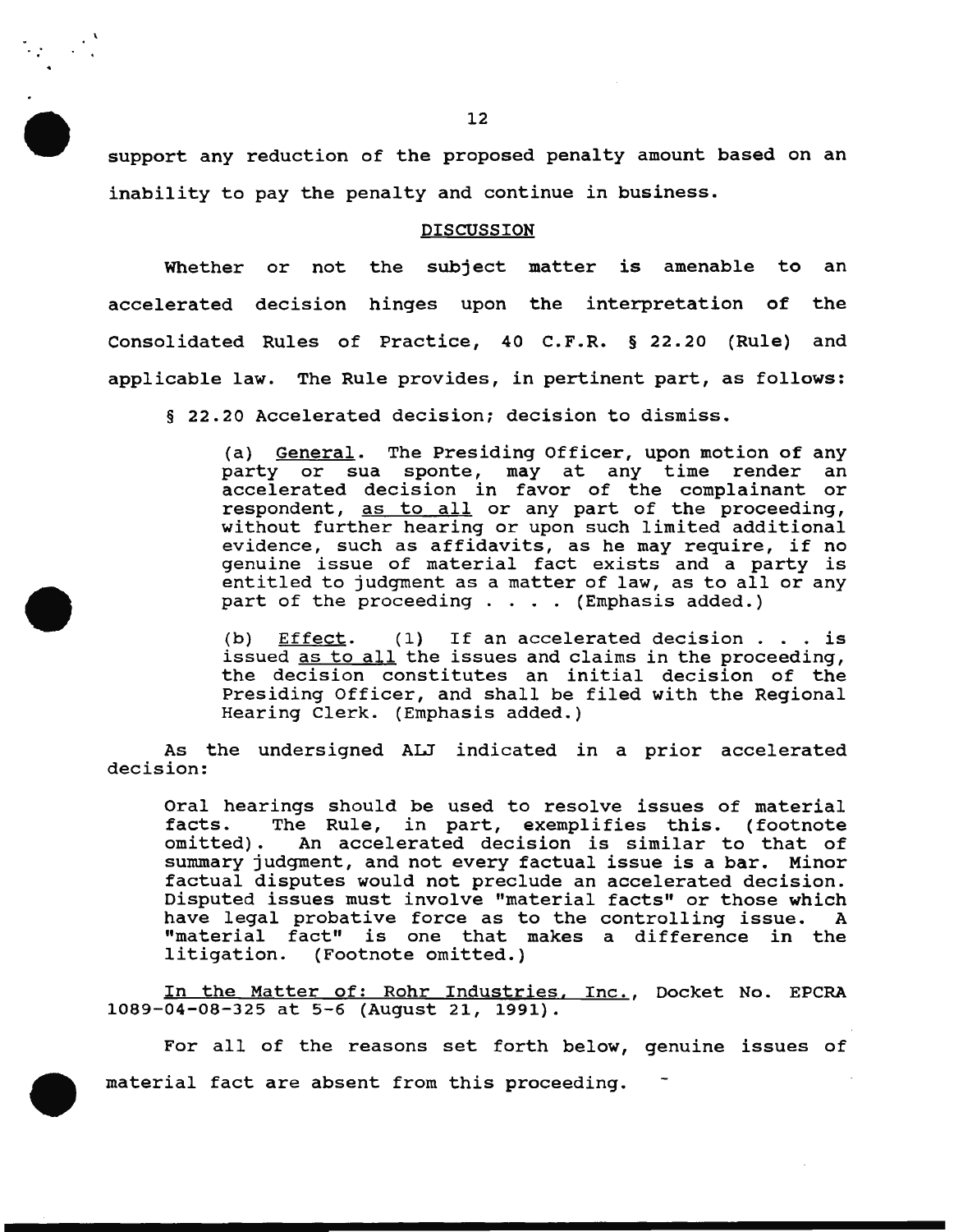### 1. The Violations

 $'$  '

Thirteen of the fourteen counts of the complaint charge respondent with violation of section 12(a) (1) (A) of FIFRA, 7 U.S.C. § 136j(a)(1)(A), by distributing unregistered pesticides in the form of silver and/or iodine containing water filtering products on thirteen separate occasions. A review of the record reflects that respondent's own admissions establish liability for Counts 3 and 5- 13. (See AAns ¶s 26, and 28-36) Respondent presented no information in either its prehearing exchange or in its response to complainant's motion for accelerated decision to substantiate its claim in response to Violation 3, that complainant had approved the transfer of AccuFilter 5 Canteen Insert (AF-900) to the U.S. Navy for testing and evaluation. Thus, there is no issue of material fact as to liability for Count 3. Further, respondent relies on a July 30, 1991, Consent Agreement and Consent Order (CACO) resolving a violation alleged in an April 1991, administrative complaint to support its claim that Counts 5-13 are barred by the doctrines of equitable and collateral estoppel, waiver, accord and satisfaction, and latches. However, not only are these defenses inapplicable for the reasons set forth in complainant's memorandum in support of its motion for accelerated decision, but it is clear from a reading of the 1991 complaint and CACO, (CPHEs 19 and 20), that the CACO resolved a violation which occurred at a different time than those alleged in the current action. Respondent interprets the CACO as giving it free reign to continue to violate the FIFRA registration requirements after settlement of the first action was reached, a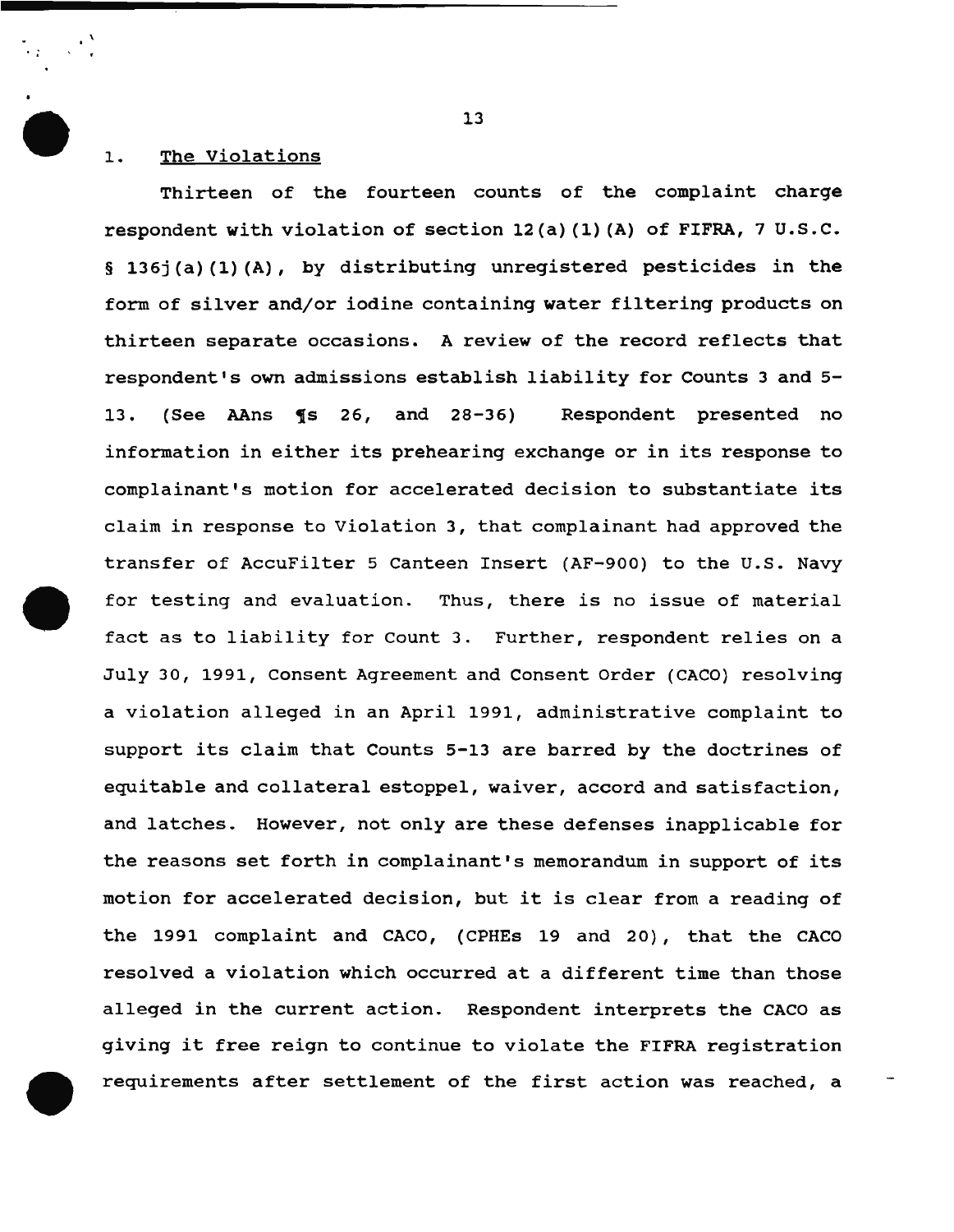result which would be absurd. For these reasons, there is no issue of material fact as to liability for Counts 5-13. Finally, the record reflects that in response to counts 1, 2, and 4, respondent merely claims that it has insufficient information to admit or deny these claims. However, complainant has provided documentation of the distribution of the products described in Counts 1, 2, and 4 in its prehearing exchange and respondent has failed to refute this. Complainant has met its burden of proving by a preponderance of the evidence Violations One through Thirteen.

Count 14 of the complaint charges respondent with violating section 12(a)(2)(L) of FIFRA, 7 U.S.C. § 136j(a)(2)(L), by producing the pesticides cited in Violations One through Thirteen in an unregistered establishment. By its own admission, respondent failed to register its Beaverton, Oregon, facility as a pesticideproducing establishment prior to its distribution of the pesticides described in Violations One through Thirteen. (AAns ¶40) Respondent argues as a defense that it applied for an EPA establishment number in July 1991, and its application was lost. (AAns 140) However, when given the opportunity to substantiate its claim in its prehearing exchange, and in its response to complainant's motion for accelerated decision, it failed to do so. Complainant has met its burden of proving by a preponderance of the evidence Violation 14.

# 2. The Civil Penalty

Complainant proposes in its complaint and in its memorandum in support of its motion for accelerated decision that a civil penalty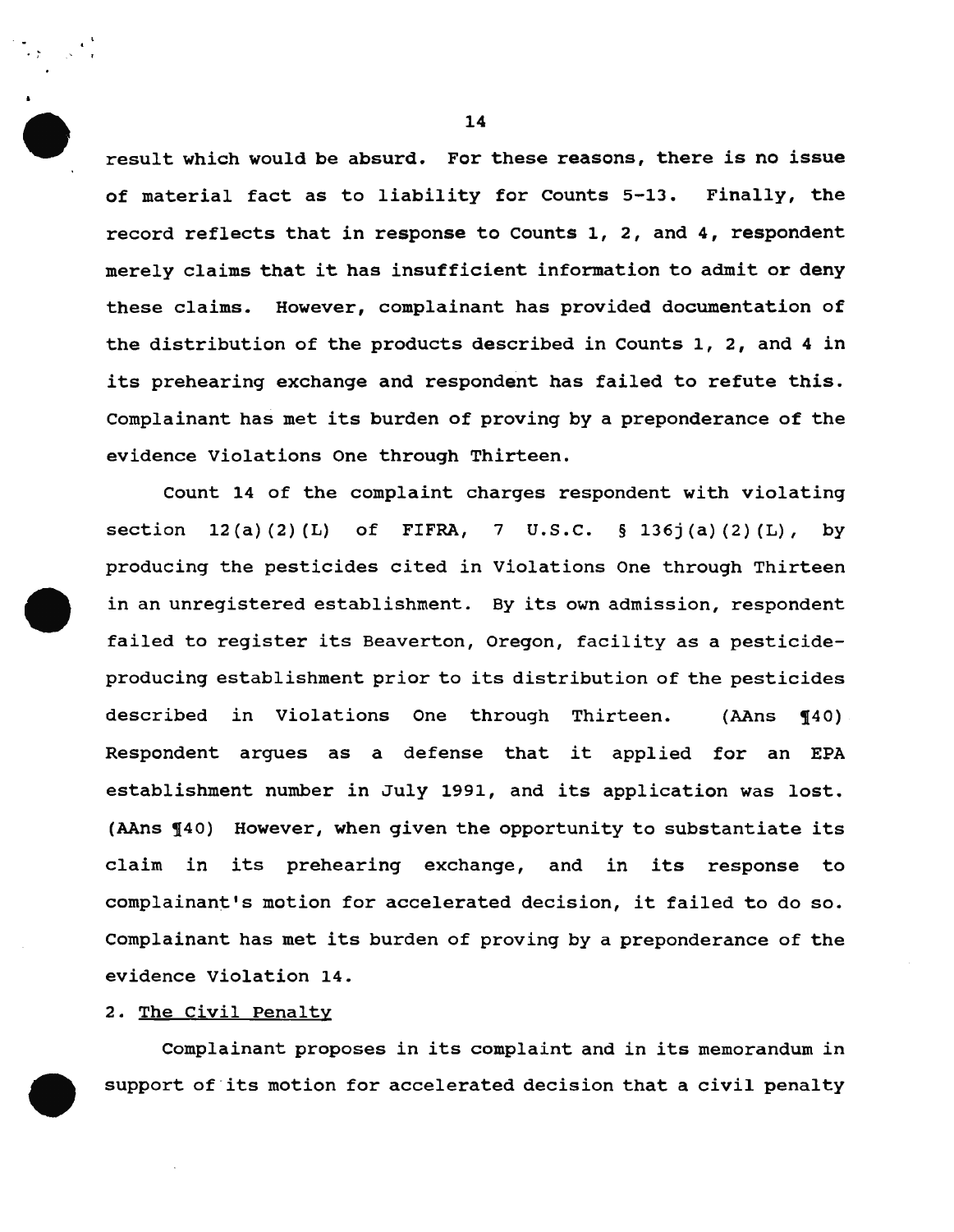in the amount of \$70,000 be assessed against respondent for the 14 FIFRA violations. Section 14(a) (1) of FIFRA, 7 u.s.c. § 1361(a)(1), authorizes EPA to assess a civil penalty of up to \$5,000 for each violation of FIFRA. Guidelines for the assessment of penalties are set forth in section 14 of FIFRA and in EPA's Enforcement Response Policy for the Federal Insecticide, Fungicide and Rodenticide Act (Enforcement Response Policy or ERP) dated July 2, 1990. The regulations at 40 C.F.R. § 22.27(b) provide, in pertinent part:

(b) Amount of Civil Penalty. If the Presiding Officer determines that a violation has occurred, the Presiding Officer shall determine the dollar amount of the recommended civil penalty to be assessed in the initial decision in accordance with any criteria set forth in the Act relating to the proper amount of a civil penalty, and must consider any civil penalty guidelines issued under the Act.

Thus the ALJ, in determining the penalty, is required to consider the criteria set forth in section 14(a) (4) of FIFRA and in the ERP. Those factors include considering the appropriateness of the penalty to the size of the business of the person charged, the effect on the person's ability to continue in business, and the gravity of the violation. The application of those factors to the computation of the penalty in this case is set forth below.

The ERP implements a system for determining the civil penalty for the violations. Computation of the penalty amount is determined in a five-stage process in consideration of the FIFRA Section 14(a)(4) criteria listed above. These steps are: (1) determination of gravity or "level" of the violation: (2) determination of the size of business category for the violator;

.•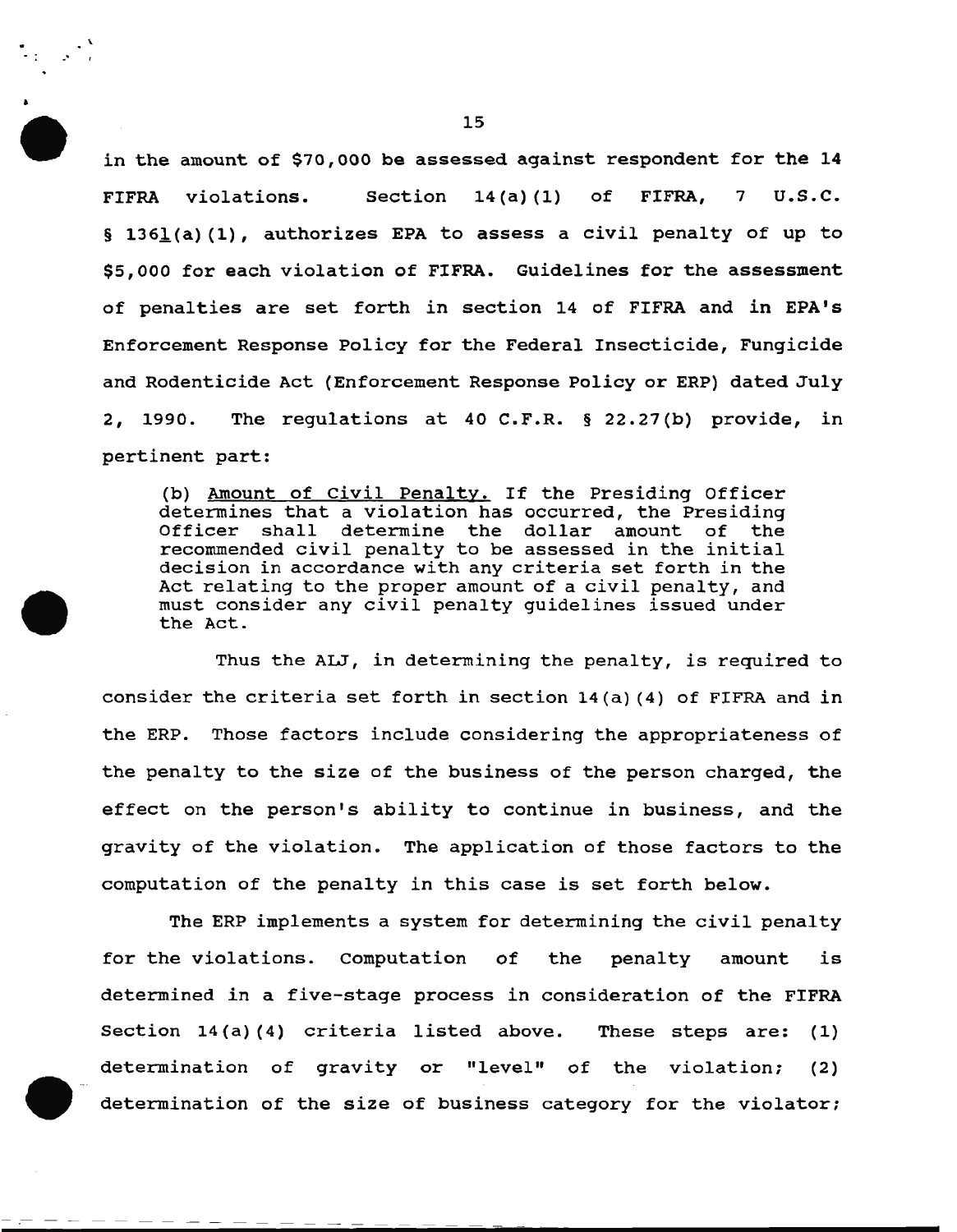(3) use of the ERP matrices to determine the amount associated with the gravity level of violation and the size of business category of the violator; (4) further gravity adjustments of the base penalty in consideration of the specific characteristics of the pesticide involved, the actual or potential harm to human health and/or the environment, the compliance history of the violator, and the culpability of the violator; and (5) consideration of the affect that payment of the total civil penalty will have on the violator's ability to pay or ability to continue in business. (ERP at 18} Complainant included a detailed analysis of its penalty calculation, articulating the consideration of each of the factors which must be considered in a penalty assessment. (CPHE 17) It also submitted a memorandum, prepared by Jed Januch, the EPA Region 10 inspector, in this matter. (Motion for Accelerated Decision, Attachment 1) Mr. Januch explained in great detail the rational for calculating the proposed \$70,000 penalty under FIFRA and the ERP. His explanation is summarized below.

The ERP at page 19, sets out a penalty matrix which takes into account FIFRA statutory factors in determining the proposed penalty. On the left side of the matrix are Gravity Levels from 1 to 4, with Level 1 being the most serious. At the top of the matrix are Size of Business Levels I, II, and III, with Level I being the largest.

### 2a. Nature of the Violations

Pursuant to the ERP at 25, a separate civil penalty, up to the statutory maximum, shall be assessed for each independent violation

16

..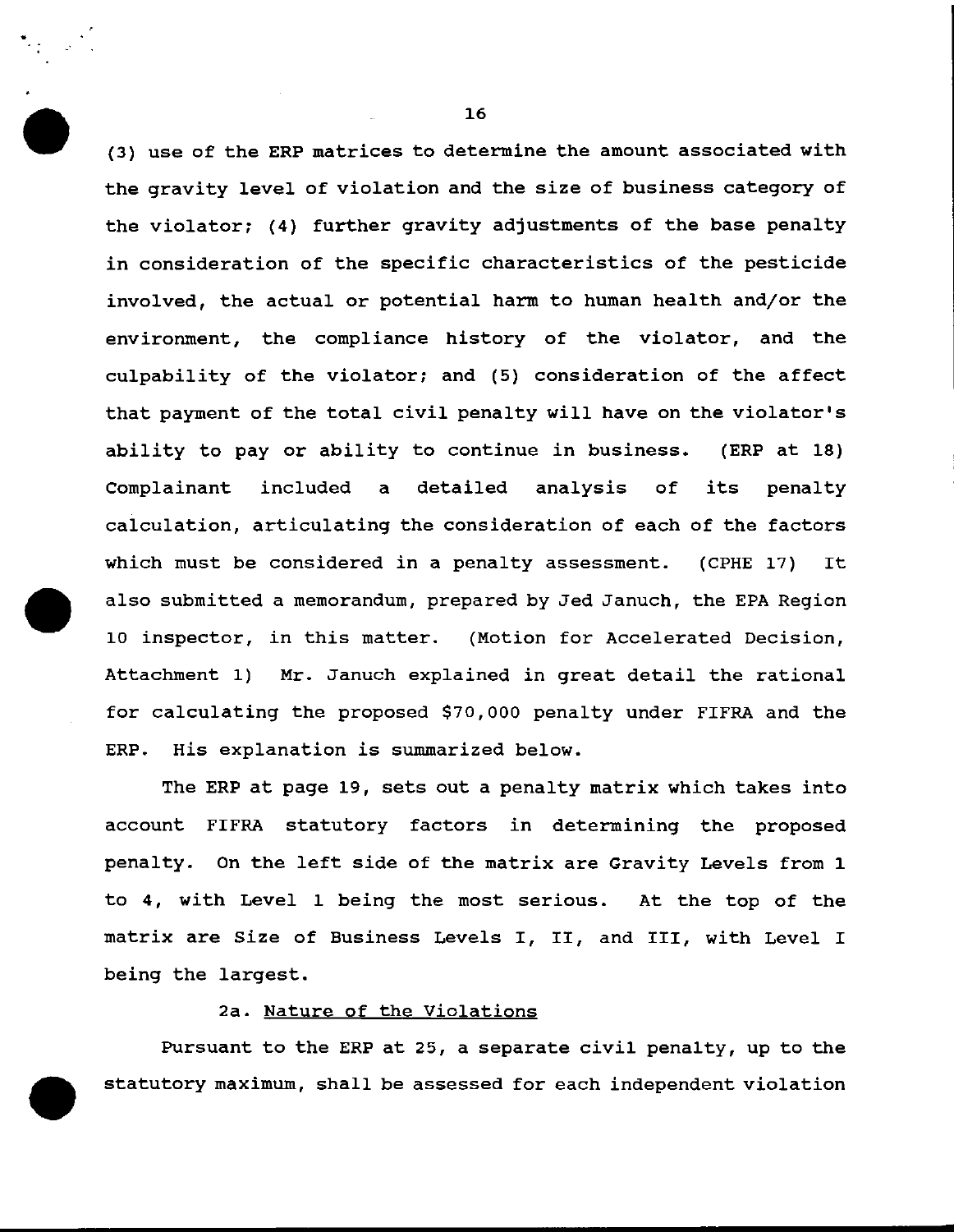of FIFRA. A violation is independent if it results from an act or omission which is not the result of any other charge for which a civil penalty is to be assessed, or if the elements of proof for the violations are different. Consistent with this criteria, EPA considers violations that occur from each shipment of a product or each sale of a product to be independent offenses of FIFRA. Id. Each of these independent violations of FIFRA are subject to civil penalties up to the statutory maximum of \$5,000 for persons described in Section 14(a) (1) of FIFRA.

In this case, Accuventure distributed numerous unregistered pesticides on thirteen different occasions in violation of section 12(a)(l)(A) of FIFRA, 7 U.S.C. § 136j(a)(l)(A). Additionally, Accuventure produced pesticides in its Beaverton, Oregon, facility and failed to register that facility as a pesticide-producing establishment with the EPA in violation of section 12(a) (2) (L) of FIFRA, 7 U.S.C. § 136j(a)(2)(L). Each of these fourteen violations constitutes an independent violation. Accuventure is, therefore, subject to a penalty of \$5,000 for each of the fourteen violations, or a total penalty of \$70,000 for all of the violations.

## 2b. Size of Business

In order to provide equitable penalties, the civil penalties that will be assessed for each violation of FIFRA will generally decrease as the size of the business decreases, and vice versa. Id. at 20. As the ERP explains, at 20, size of business is determined from a company's gross revenues from all revenue sources during the prior calendar year. Further, the size of the business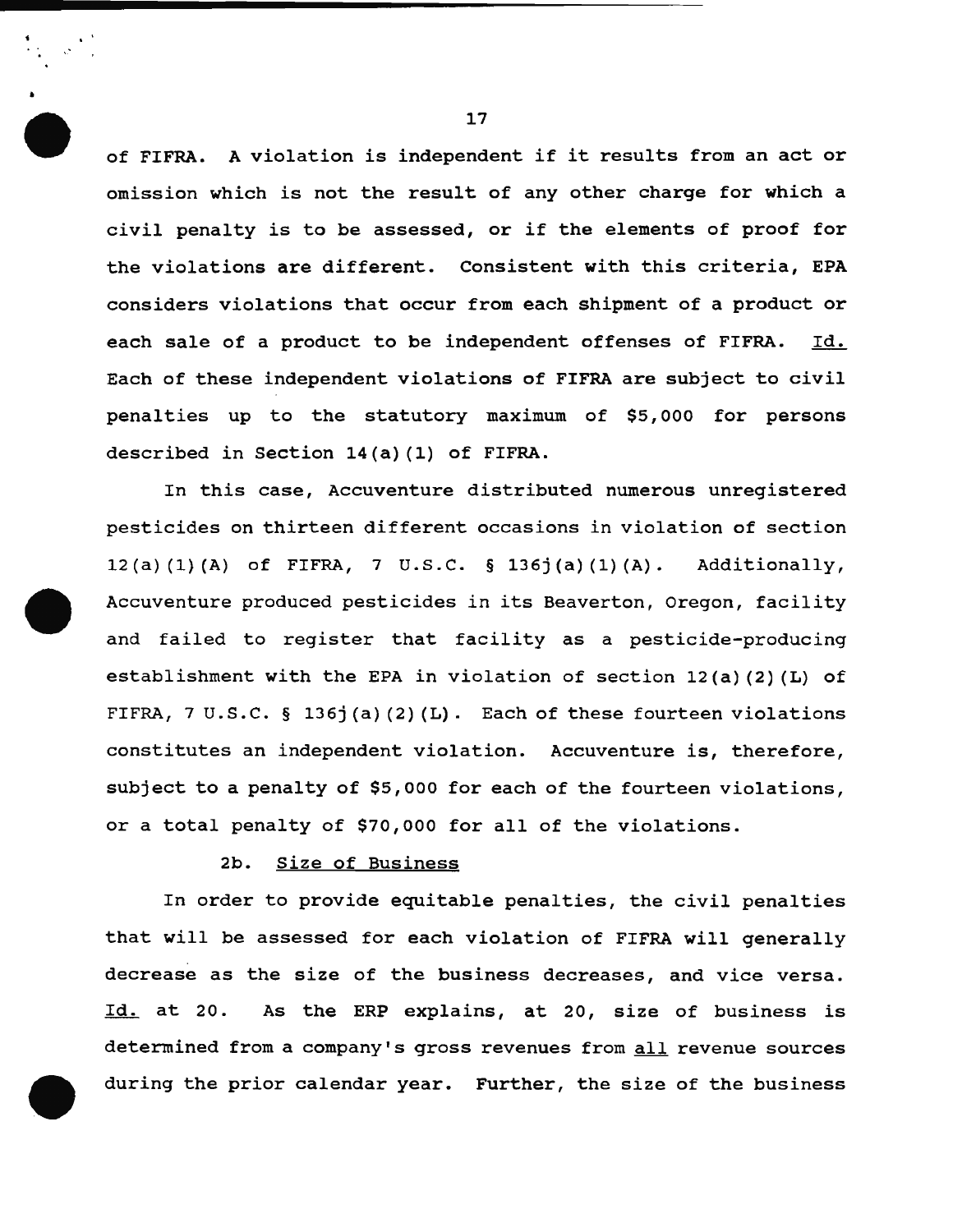and gross revenue figures are based on the entire corporation rather than a specific subsidiary or division of the company which is involved in the violation.

As shown in the ERP Matrices in Table 1, at 19, the appropriateness of the penalty to the size of the business is based on three distinct "size of business" categories. The "size of business" categories for FIFRA Section 14 (a) (1) and 14 (a) (2) violators are listed in Table 2, at 20, of the ERP. In addition, when information concerning an alleged violator's size of business is not readily available, the penalty is to be calculated using the Category I size of business. Id. at 21. The Category I size of business will remain the base penalty value unless the violator can establish, at their own expense and to the EPA's satisfaction, that it should be considered in a smaller size of business category. Id.

According to Table 2 of the ERP, Accuventure is classified as a "Category I" business. This classification is based on the fact that it is a section 14(a) (1) violator and that sales reported to Dun and Bradstreet for 1992 were in excess of \$1,000,000. (CPHE 18) In particular, Accuventure reported sales of \$1,279,405. In addition, it updated its Dun and Bradstreet on June 2, 1993, reporting sales of \$2,000,000. (CPHE 19) According to Table 2 of the ERP, Section 14(a) (1) violators with gross revenues in excess of \$1,000, ooo qualify as Category I businesses. Therefore, Accuventure is considered a Category I business. To date,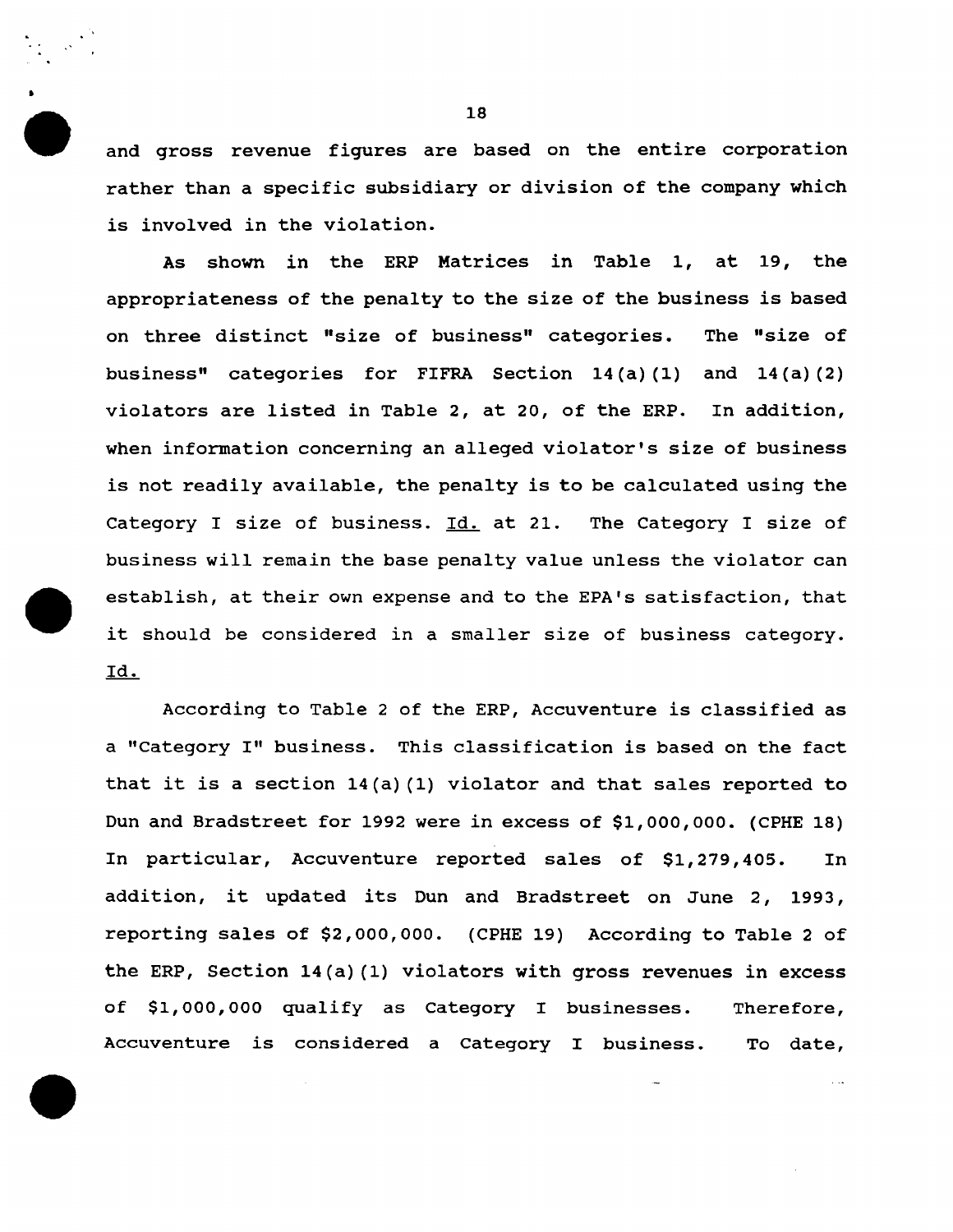Accuventure has not provided any information to document that this category is incorrect.

## 2c. Gravity of the Violation

According to the ERP, at 21, determination of the gravity of the violation is a two-step process: (1) determination of the appropriate "gravity level" that EPA has assigned to the violation, and (2) the adjustment of that base penalty figure, as determined from the gravity level, to consider the actual set of circumstances that are involved in the violation. This second step is discussed below under the caption "Gravity Adjustments."

The "gravity level" established for each violation of FIFRA is listed in Appendix A of the ERP. The "level" assigned to each violation in FIFRA represents an assessment of the relative gravity of each violation. The relative gravity of each violation is based on an average set of circumstances which considers the actual or potential harm to human health and/or the environment which could result from the violation, or the importance of the requirement to achieving the goals of the statute. The gravity level determined from Appendix A is then used to determine a base penalty figure from the ERP Matrices. Id. at 21.

Pursuant to Appendix A of the ERP, counts One through Thirteen, violations of section 12(a)(1)(A) of FIFRA, 7 U.S.C. § 136j (a) (1) (A), sale or distribution of an unregistered pesticide, are classified as Level 2 violations. Count Fourteen, a violation of Section 12(a) (2) (L) of FIFRA, 7 u.s.c. § 136j(a) (2) (L), is also classified as a Level 2 violation.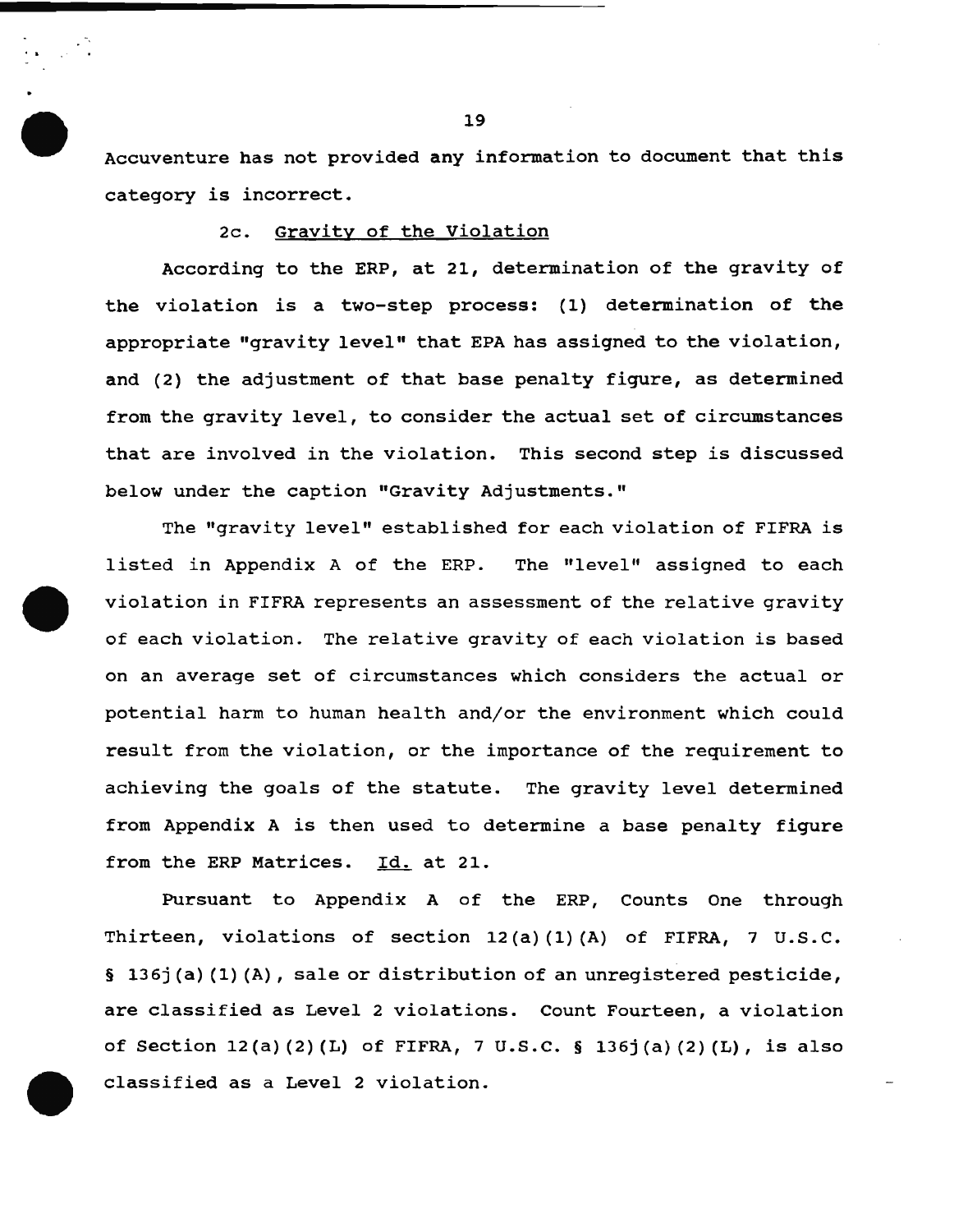# 2d. Matrix Value

Based on the above analysis, Accuventure's size of business has been classified as Category I, and all fourteen violations have been classified as Level 2. Using the Civil Penalty Matrix given on page 19 of the ERP, Accuventure should be assessed a civil penalty of \$5,000 per violation. Accuventure should, therefore, be assessed a total penalty of \$70,000, based strictly on the matrix value.

# 2e. Gravity Adjustments

As the actual circumstances of the violation may differ from the "average" circumstances assumed in each gravity level of the ERP Matrices, the dollar amount derived from the matrix may be adjusted upward or downward as appropriate. Id. at 21. EPA has assigned gravity adjustments for each violation relative to the specific characteristics of the pesticide involved, the harm to the human health and/or harm to the environment, compliance history of the violator, and the culpability of the violator. Id.

Under Appendix B of the ERP, the first gravity adjustment criterion considered is the toxicity of the pesticide involved. Pursuant to Appendix B, one point was assessed for each violation because the violations involved a pesticide with no known chronic effects. Id. at B-1.

The next gravity adjustment criterion is the harm to human health. Id. One point was assessed for each violation because the threat to human health from the violations was originally deemed to be minor. However, there is the potential for significant harm to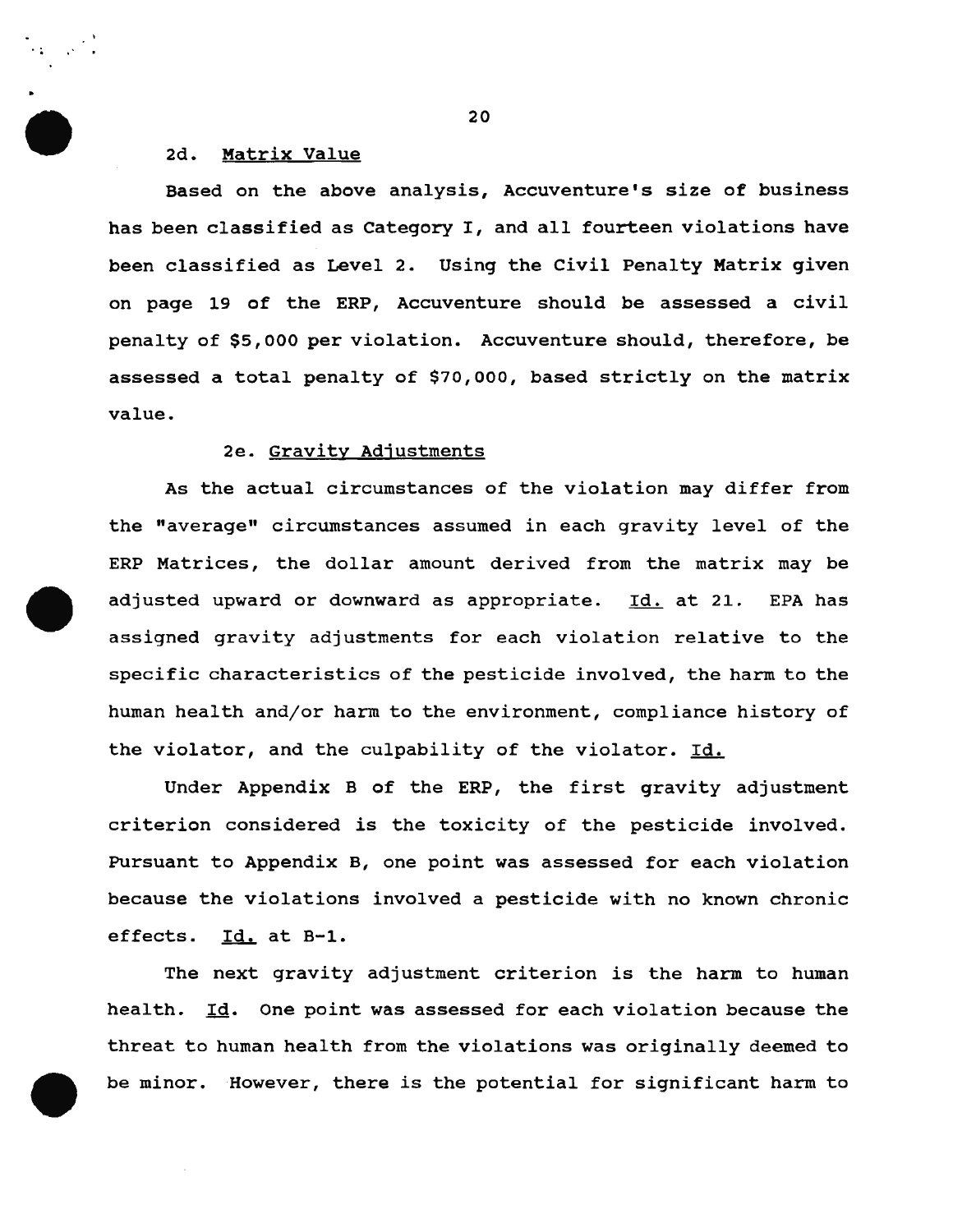human health as a result of distribution of the unregistered filters. (See CPHEs 12-14) In order to be registered, the products must do what they claim to do and must do it without unreasonable harm to health or the human environment. Microbiological pathogens, including Giardia lamblia, Salmonella species, enteropathogenic E. coli, and some viral agents have been associated with several waterborne disease outbreaks. If the label on the water filter makes unsubstantiated and unregistered claims to control these pathogens, a person may be given a false sense of safety and drink water that is contaminated. This could lead to serious gastrointestinal illness or possibly death. Thus, it would be appropriate to assign additional points to explicitly recognize the potential for harm to human health. However, because the total points calculated resulted in the assessment of the statutory maximum, the assignment of the additional points is not deemed necessary.

Environmental harm is the third criterion to be considered in determining the gravity adjustment. Only one point was assessed for each violation because the threat to the environment from the violations is deemed to be minor.

Compliance history is the fourth criterion to be considered. ERP, Appendix B, at footnote 4, explains that a consent order, resolving a contested or uncontested complaint by the execution of a consent agreement, constitutes a prior violation if the violation occurred within five years of the current violations. Id. at B-3. On July 30, 1991, a consent order was issued by the Regional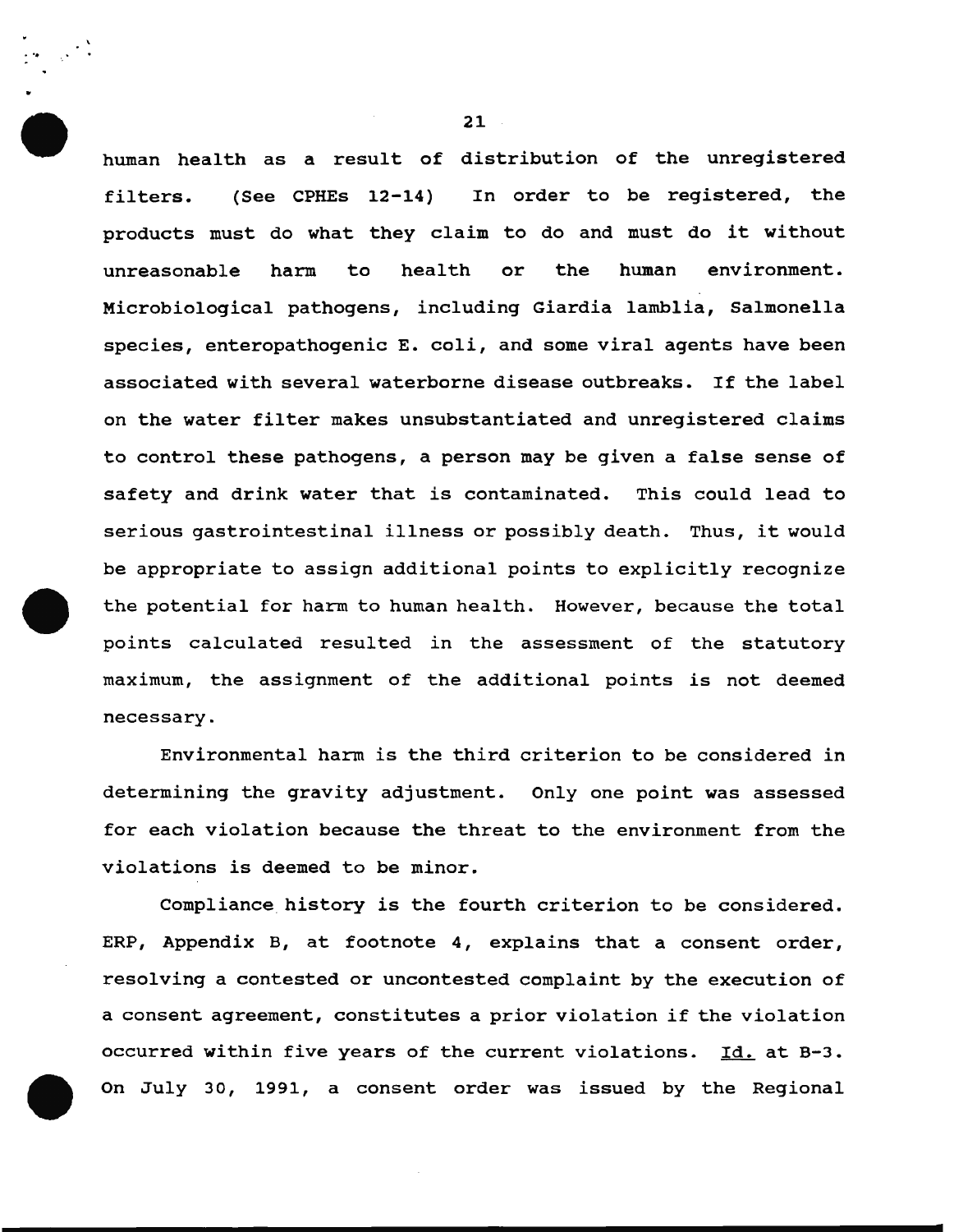Administrator resolving a complaint filed against Accuventure on April 23, 1991, for its alleged violation of section 12(a) (1) (A) of FIFRA arising from inspections in 1990 and 1991. (CPHEs 19 and 20) The violations in the 1991 case also involved distribution of unregistered water filters. Accordingly, pursuant to the values set forth on page B-2 of the ERP, Accuventure was assessed two points for each violation because it is a section 14(a) (1) violator with one prior violation of FIFRA within five years of the present violations.

Finally, the respondent's culpability must be considered in determining any gravity adjustment. According to page B-2 of the ERP, Accuventure's culpability is determined through evaluating its knowledge of the requirements under FIFRA, the its degree of control over the violations, and its attitude. The distributions alleged in Counts Five through Thirteen occurred during the period Accuventure was negotiating resolution of the complaint filed against it in 1991 for prior distributions of a similar water filter. Counts One through Four and Count Fourteen occurred after Accuventure had paid a penalty for the prior violations. Obviously during this entire period, Accuventure was well aware that, in EPA's opinion, the filters were pesticides requiring registration prior to further distribution. Nevertheless, Accuventure continued to distribute the unregistered pesticides. Therefore, pursuant to Appendix B of the ERP, four points were assessed for each violation because Accuventure knowingly or willfully violated the statute.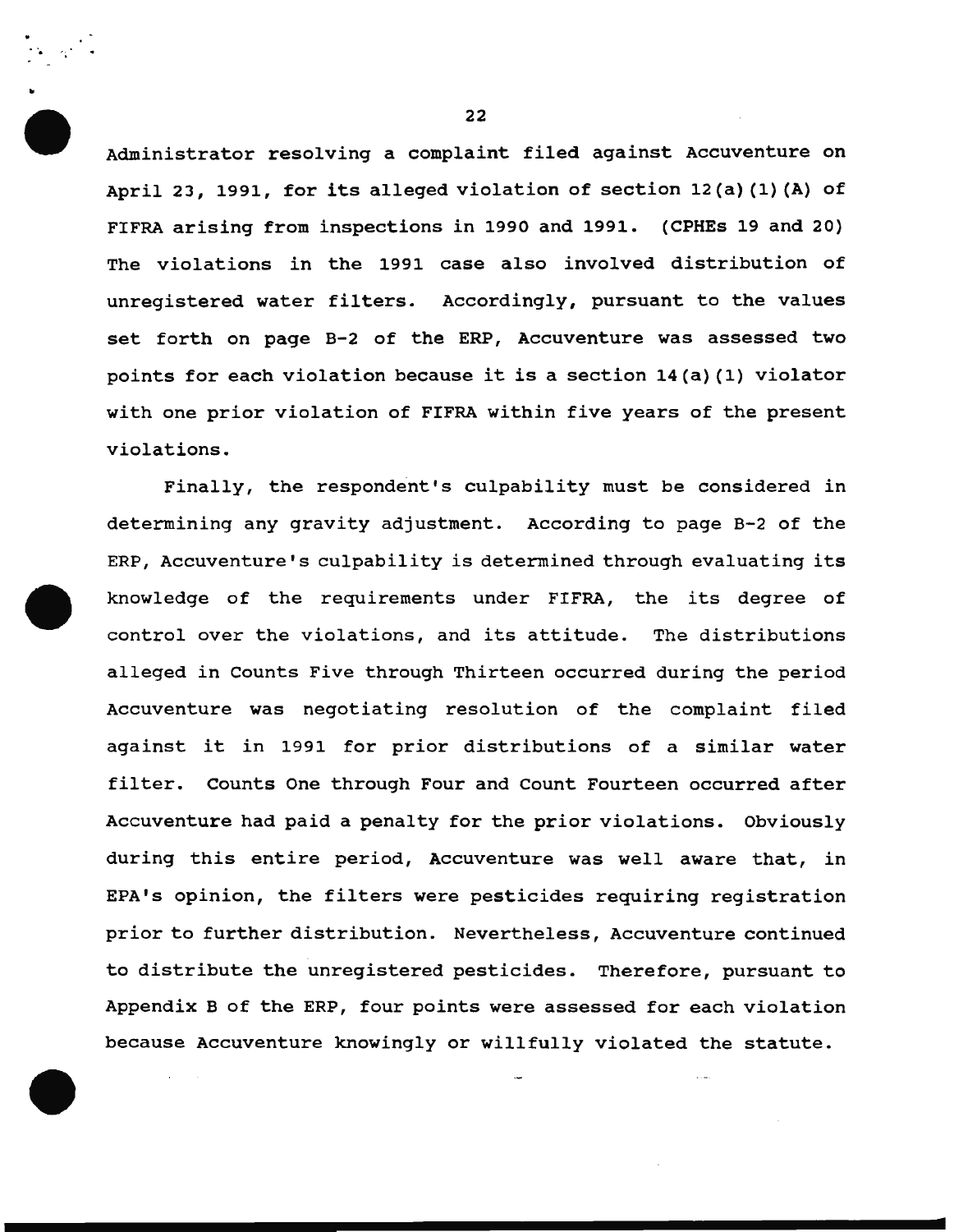2f. Proposed Penalty Calculation

. . . ;"' .. ..

Under the ERP, at 21, the gravity adjustment values from each gravity category listed in Appendix B are to be totaled for each individual violation. The dollar amount found in the matrix will then be raised or lowered, within the statutory maximum, based on the total gravity values listed in Table 3 of the ERP. Id. at 22.

The total of the gravity adjustment values for each of Accuventure 's violations equals nine. Table 3 of the ERP specifies that the full matrix value should be assessed, with no adjustments, when the total gravity adjustment value is between eight and twelve. Id.

Accuventure, therefore, should be assessed a penalty of \$5,000 per violation or \$70,000 for the fourteen violations alleged in the complaint. However, the remaining statutory factor, ability to pay and the effect on the ability to continue in business, must be considered.

#### 2g. Ability to Pay/Continue in Business

Section 14(a) (4) of FIFRA, 7 U.S.C. § 1361(a) (4), requires EPA to consider the affect of the penalty on the person's ability to continue in business when determining the amount of the civil penalty. Accuventure had ample opportunity to have its ability to pay the proposed penalty taken into account following the issuance of the complaint. Paragraph 42 of the complaint invited the respondent to provide financial information to rebut the assumptions made regarding the respondent's financial status. Respondent denies the size of business category used. (AAns at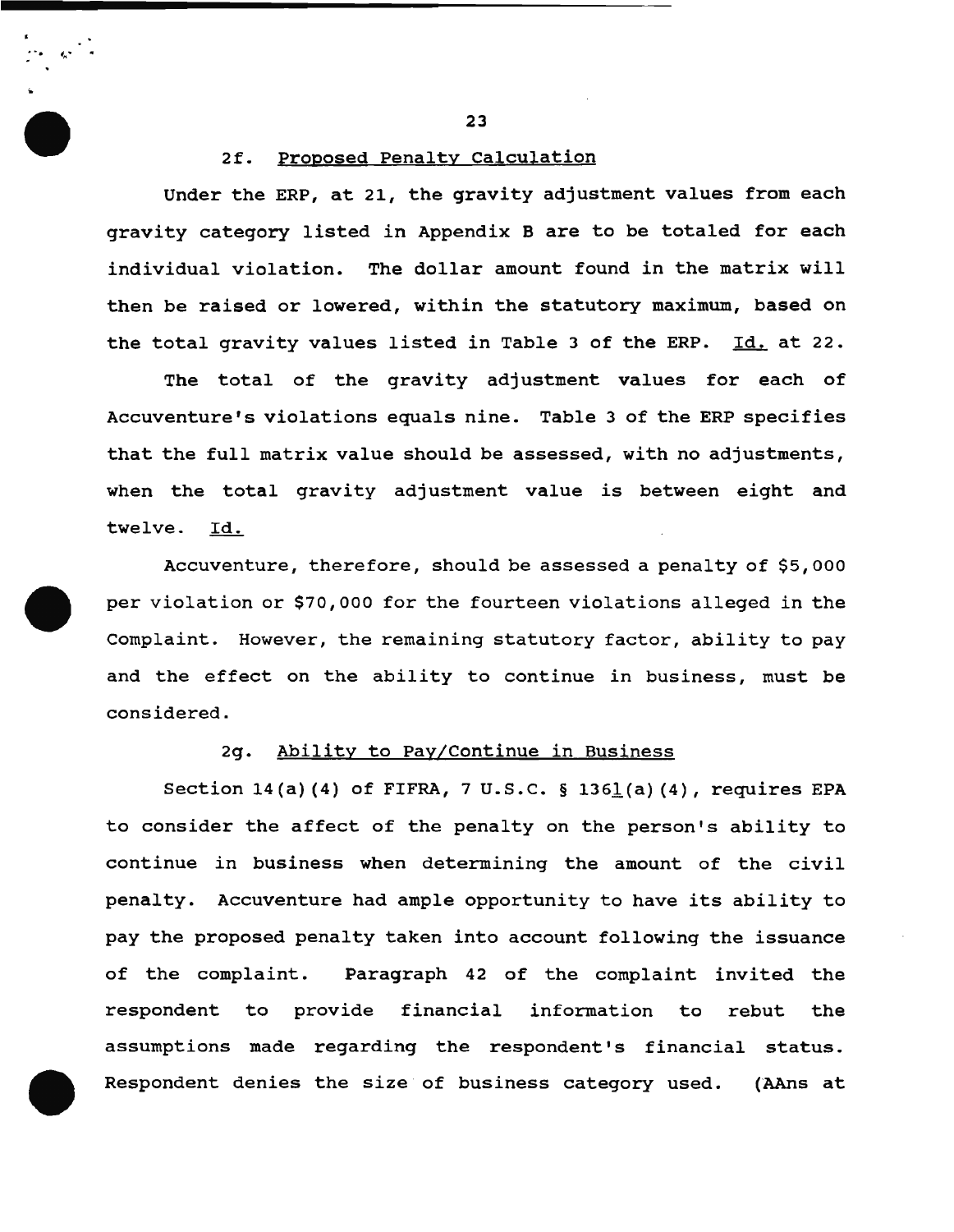III) Accuventure, however, has provided absolutely no documentation to support such a claim.

As to respondent's ability to continue in business, "[R)espondent has the burden to raise and establish its inability to continue in business or inability to pay proposed penalties." In the Matter of Rek-Chem Manufacturing Corp., IF&R No. VI-437C (May 10, 1993) at 34 (citations omitted). In addition, "the ability to continue in business  $\ldots$  is an affirmative defense and the respondent bears the burden of going forward with the evidence to establish it." Id. Here, respondent has provided absolutely no documentation to support its claim of an inability to pay the proposed penalty. In its prehearing exchange, respondent states that its financial reports for 1990 and 1991 are not even available. In addition, respondent's amended answer provides no information to substantiate its claim of an inability to continue in business. Complainant, on the other hand, has included a copy of the Dun & Bradstreet report which indicates that respondent is quite capable of paying the proposed penalty without threatening respondent's ability to continue in business. (CPHE 18) Thus, no adjustment is appropriate based on ability to pay considerations.

The proposed penalty takes into account each of the relevant statutory factors, and is reasonable for the alleged violations given these particular circumstances. The \$70, 000 proposed penalty is supported by the preponderance of the evidence and it is therefore adopted.

24

•

*:* 

'

• • (i. ~ •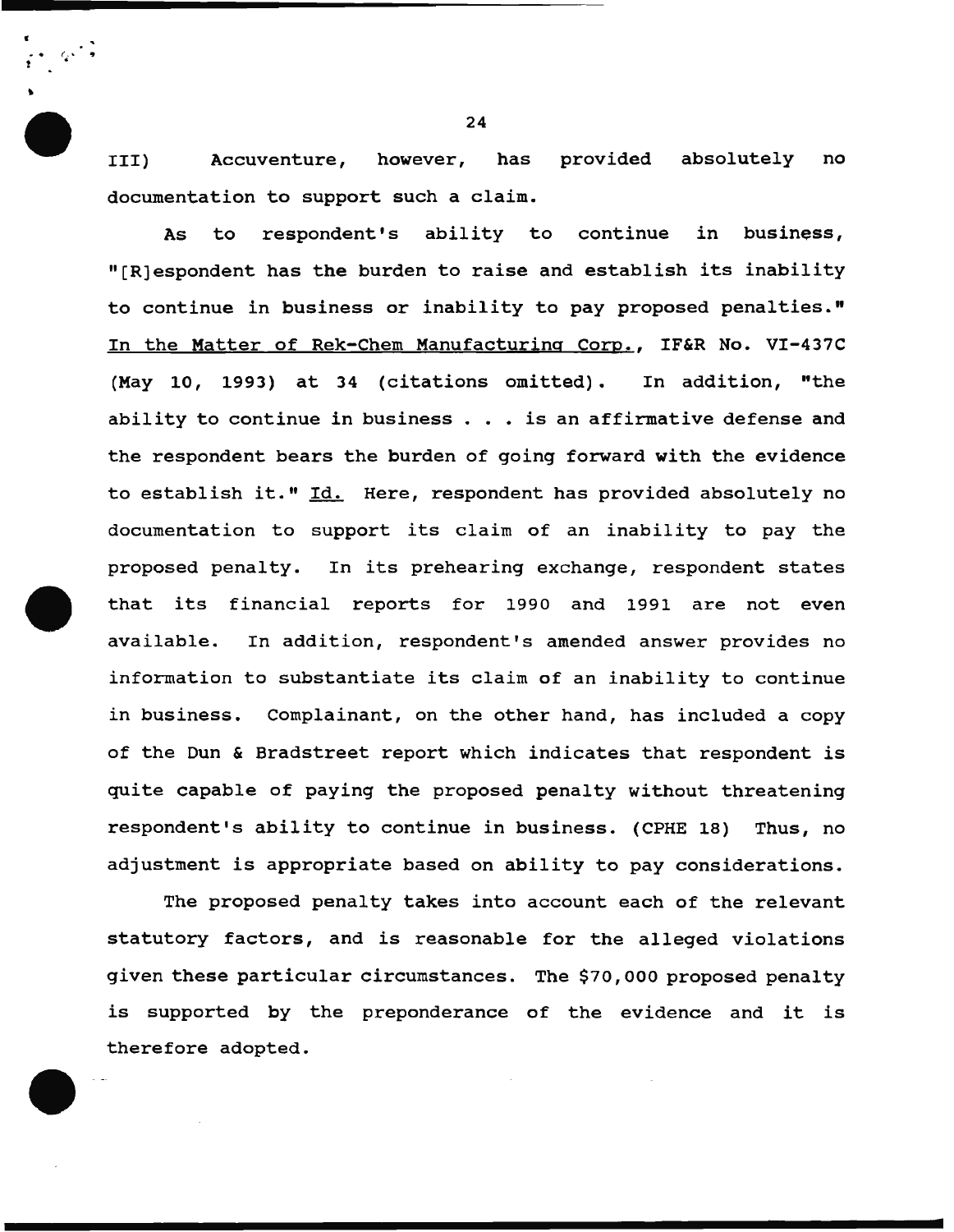### ULTIMATE CONCLUSION AND ORDER

It is concluded that respondent is in violation of FIFRA section 12(a) (1) (A) on Thirteen separate Counts and FIFRA section 12(a) (2) (L) on One Count.

IT IS ORDERED<sup>1</sup> that:

"

1. A civil penalty in the amount of \$70,000 be assessed against respondent, Accuventure, Inc.

2. Payment of the full amount of the civil penalty assessed shall be made within sixty days of the service date of the final order by submitting a certified or cashier's check payable to Treasurer, United States of America, and mailed to:

> US EPA Region 10 Accounting P.O. Box 360903M Pittsburgh, Pennsylvania 15251

3. A transmittal letter identifying the subject case and the EPA docket Number, plus respondent's name and address must accompany the check.

<sup>&</sup>lt;sup>1</sup> Pursuant to 40 C.F.R. § 22.27(c), this initial decision shall become the final order of the Environmental Appeals Board within forty-five (45) days after the service upon the parties unless an appeal to the Environmental Appeals Board is taken by a party or the Environmental Appeals Board elects to review the initial decision upon its own motion. 40 C.F.R. § 22.30 sets forth the procedures for appeal from this initial decision.